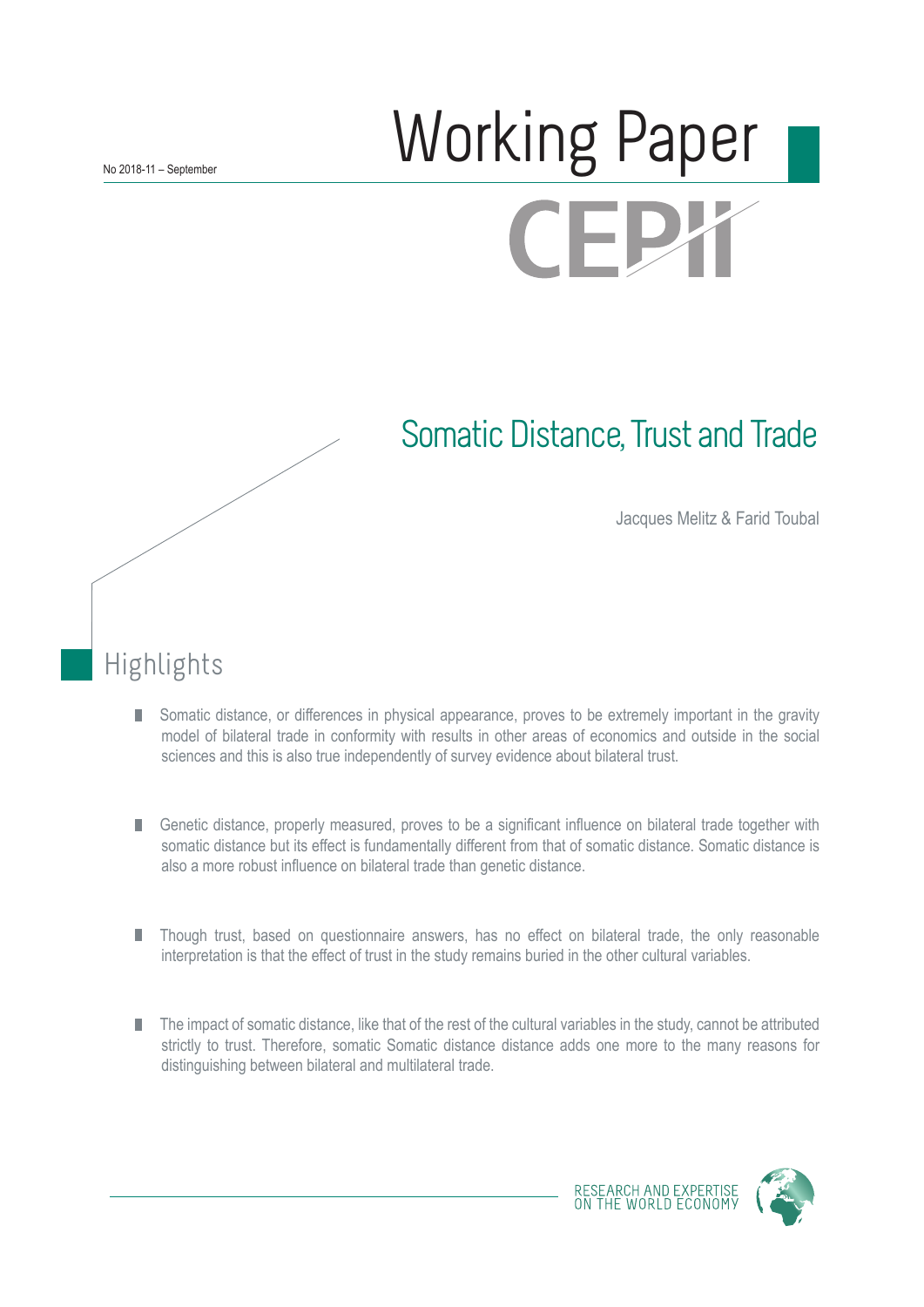## **Abstract**

Somatic distance, or differences in physical appearance, proves to be extremely important in the gravity model of bilateral trade in conformity with results in other areas of economics and outside in the social sciences. This is also true independently of survey evidence about bilateral trust. These findings are obtained in a sample of the 15 members of the European Economic Association in 1996. Robustness tests also show that somatic distance, as well as co-ancestry, has a more reliable influence on bilateral trade than the other cultural variables. The article finally discusses the interpretation and breadth of application of these results.

## **Keywords**

Somatic Distance, Cultural Interactions, Co-ancestry, Trust, Language, Bilateral Trade.



F10, F40, Z10.



CEPII (Centre d'Etudes Prospectives et d'Informations Internationales) is a French institute dedicated to producing independent, policyoriented economic research helpful to understand the international economic environment and challenges in the areas of trade policy, competitiveness, macroeconomics, international finance and growth.

CEPII Working Paper Contributing to research in international economics

© CEPII, PARIS, 2018

All rights reserved. Opinions expressed in this publication are those of the author(s) alone.

Editorial Director: Sébastien Jean

Production: Laure Boivin

No ISSN: 1293-2574

CEPII 20, avenue de Ségur TSA 10726 75334 Paris Cedex 07 +33 1 53 68 55 00 www.cepii.fr Press contact: presse@cepii.fr

RESEARCH AND EXPERTISE<br>ON THE WORLD ECONOMY

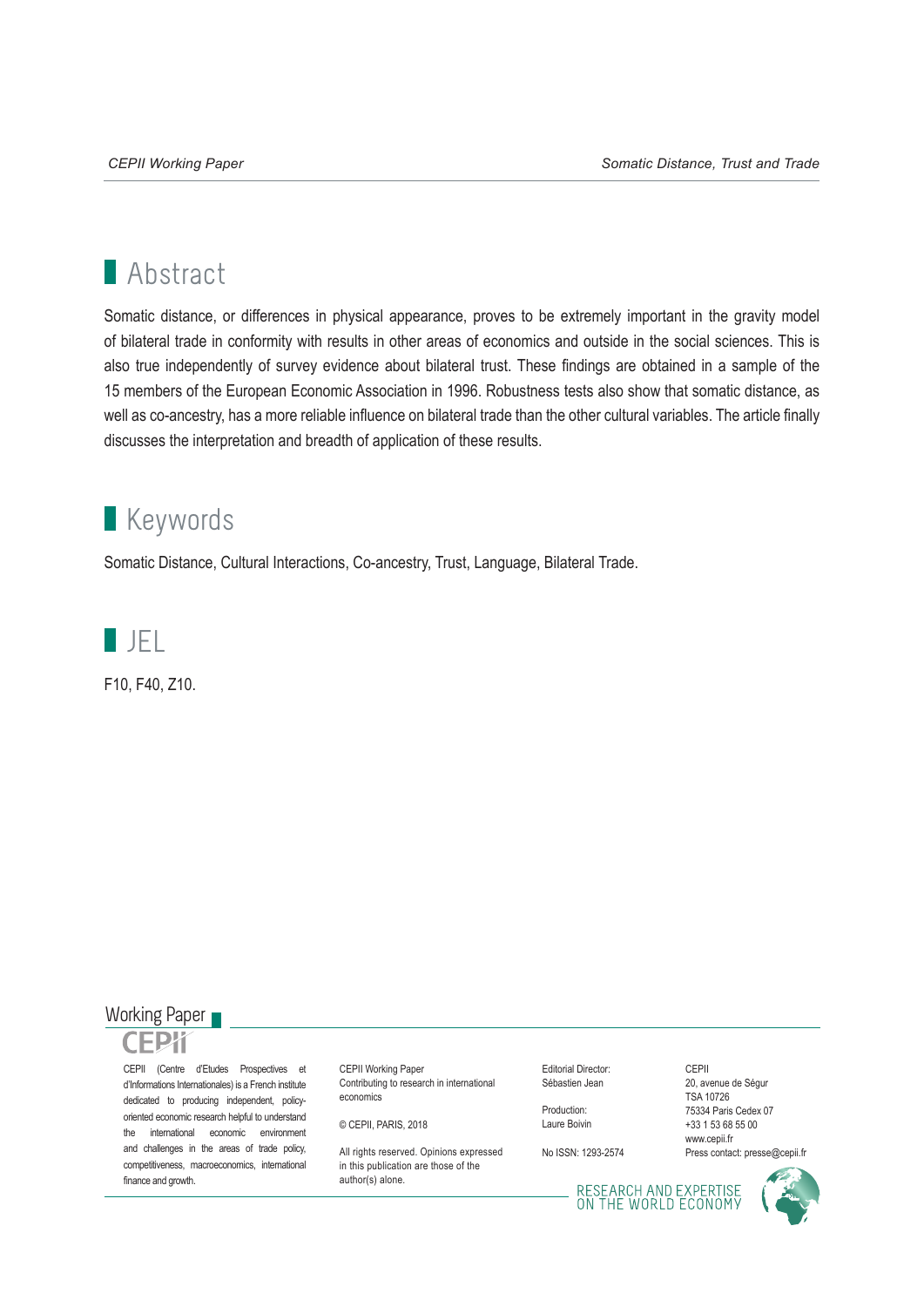#### **Somatic Distance, Trust and Trade**

Jacques Melitz & Farid Toubal $<sup>1</sup>$ </sup>

#### **1. Introduction**

-

In sociology, homophily is taken as an established fact: individuals tend to associate and bond with similar others, as in the proverb "birds of a feather flock together." Also, "Homophily in race and ethnicity creates the strongest divides in our personal environments (McPherson, Smith-Lovin, and James Cook (2001, p. 415)." The authors of this oft-cited article go on: "Age, religion, education, occupation, and gender [follow] in roughly that order." Indeed, discrimination based on race and ethnicity is readily apparent in economics too, especially in labor studies. (See Bertrand and Mullainathan (2004) and Edo*,* Jacquemet, and Yannelis (2017) concerning job applications; Lang and Lehmann (2012) and Borowczyk-Martins, Bradley, and Tarasonis (2017) concerning wage earnings and employment.) Yet in studies of bilateral trade between countries, homophily is mostly absent. It emerged only recently in a highly influential article by Guiso, Sapienza and Zingales (2009) (hereafter GSZ). Since they wrote, two works have picked up on the theme: Spring and Grossmann (2014) (in a critical spirit) and Yu, Beugelsdijk, and de Haan (2014). GSZ introduced somatic distance or difference in physical appearance based on an Italian source: a work by Biasutti in four volumes, dating 1954 (first edition), which summarizes and extends a huge literature on racial differences in physical anthropology. However, while making use of Biasutti, GSZ and the two aforementioned studies, subordinate the whole issue of somatic distance by treating it as affecting bilateral trade essentially via trust: that is, as an instrument for trust in a 2SLS interpretation.<sup>2</sup> In this contribution, we shall instead introduce somatic distance as a direct influence on bilateral trade right from the start and show that it belongs there.

In his path-breaking work on *The Economics of Discrimination* dating 1957, Becker modeled discrimination in the labor market as founded on the distaste of employers for interacting with certain groups of workers. His view has undergone subsequent modification, with allowances for the significance of beliefs about other people and some rational elements in labor market discrimination (for example, Phelps (1972) and Arrow (1973)). But as the literature in the preceding paragraph is witness, his basic position stands: racial prejudice as such retains a

<sup>&</sup>lt;sup>1</sup> Corresponding authors : Jacques Melitz : ENSAE and CEPII, Paris. Email: j.melitz@hw.ac.uk., Farid Toubal: ENS de Paris-Saclay, CREST and CEPII. Email: ftoubal@ens-cachan.fr.

We would like to thank Anca Cristea, Anthony Edo, Thierry MayerÊJosé de Sousa botaning [and Ar as as as a for valuable A comments.

 $2$  More precisely, GSZ (2009) admit that somatic distance may not be an appropriate instrument for trust as a possibility and Spring and Grossmann (2016) pursue this possibility to some extent. But whereas, to their credit, the latter advance beyond GSZ in this respect, they still center heavily on GSZ's 2SLS specification with somatic distance as an instrument.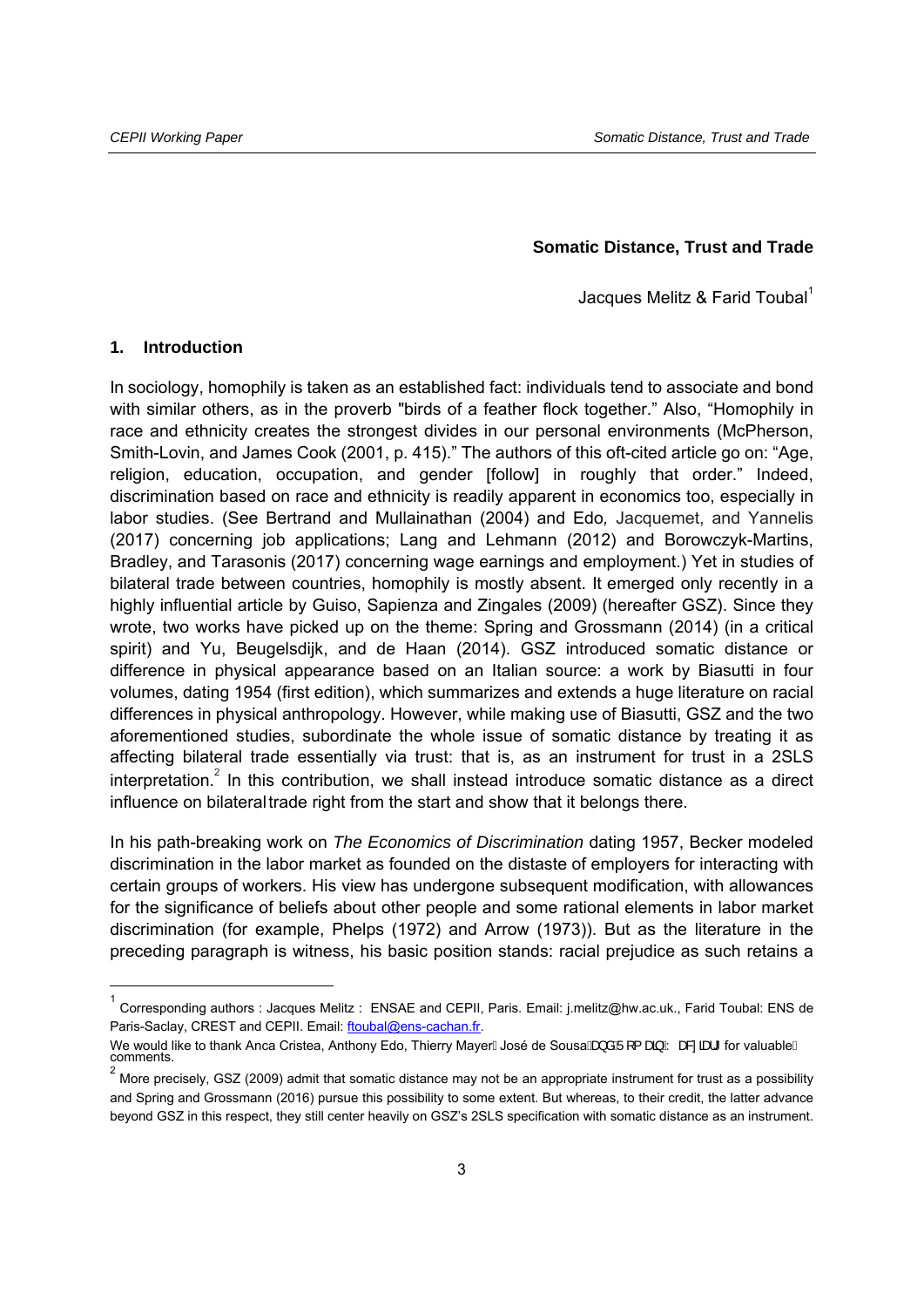firm position in explanations of racial discrimination. It is clear that such prejudice partly stems from and partly breeds distrust. But there is no precedent for viewing the prejudice and, broadly, somatic distance in general, as impinging on international trade strictly through the filter of trust. No one would argue that sex discrimination is only a matter of trust. There should be little question either that discrimination based on physical appearance is not strictly a matter of trust. In the specific case of international trade, it is standard, since Armington (1969), to allow that national preferences for different trade partners may intervene in explaining bilateral trade. Should somatic distance be one of the reasons for these national preferences, personal affinities could well be the source, independently of trust. The mechanism could take several forms. For example, an increase in the number of foreign markets to which national firms export raises their fixed costs and necessitates choices. In making these choices, "animal spirits" may operate and thus explain why somatic distance enters. As another example, exporters of consumption goods might find that their wares have more appeal to foreigners who resemble them, partly because of similar tastes, but partly also because of a preference for associating with them in commerce.

Once we admit that somatic distance has a direct place in a gravity equation for bilateral trade, the variable emerges as highly significant. It remains so in the presence of other cultural factors, reflecting language, religion, law, co-ancestry, and the history of wars, as well as sample evidence from questionnaires about trust. Indeed, it is more robust than the rest. Trust, based on questionnaire evidence, and the history of wars never matter. Since immigrants are particularly important in studying cultural interactions, we introduce them. This has a seriously damaging effect on two important cultural variables, same legal origin and common religion. Adding a population-weighted measure of physical distance in the presence of immigrants notably reduces the significance of common native language too. Somatic distance is hardly affected throughout. Somatic distance even outperforms co-ancestry though this last variable also holds up well in a new guise.

All these results occur in a European sample close to GSZ's. There are two strong reasons for sticking close to this sample. The more important is that we want to control for trust and we know no reasonable alternative to GSZ's measure. But secondly, even if we were to drop GSZ's trust variable, we could not extend the analysis very far, only to the rest of Europe outside the European Economic Area (EEA) in 1996, since Biasutti's data for somatic distance permits going no further. This would essentially add Eastern Europe and Switzerland.

As indicated, both somatic distance and co-ancestry, or two different aspects of genetic distance, appear important. The two variables matter singly and jointly. Yet our emphasis will be solely on somatic distance, essentially because of its wrongful neglect and its confusion with trust.

The next section offers the test evidence, the following one provides robustness tests concerning the significance of somatic distance, and the last one engages in general discussion and interpretation.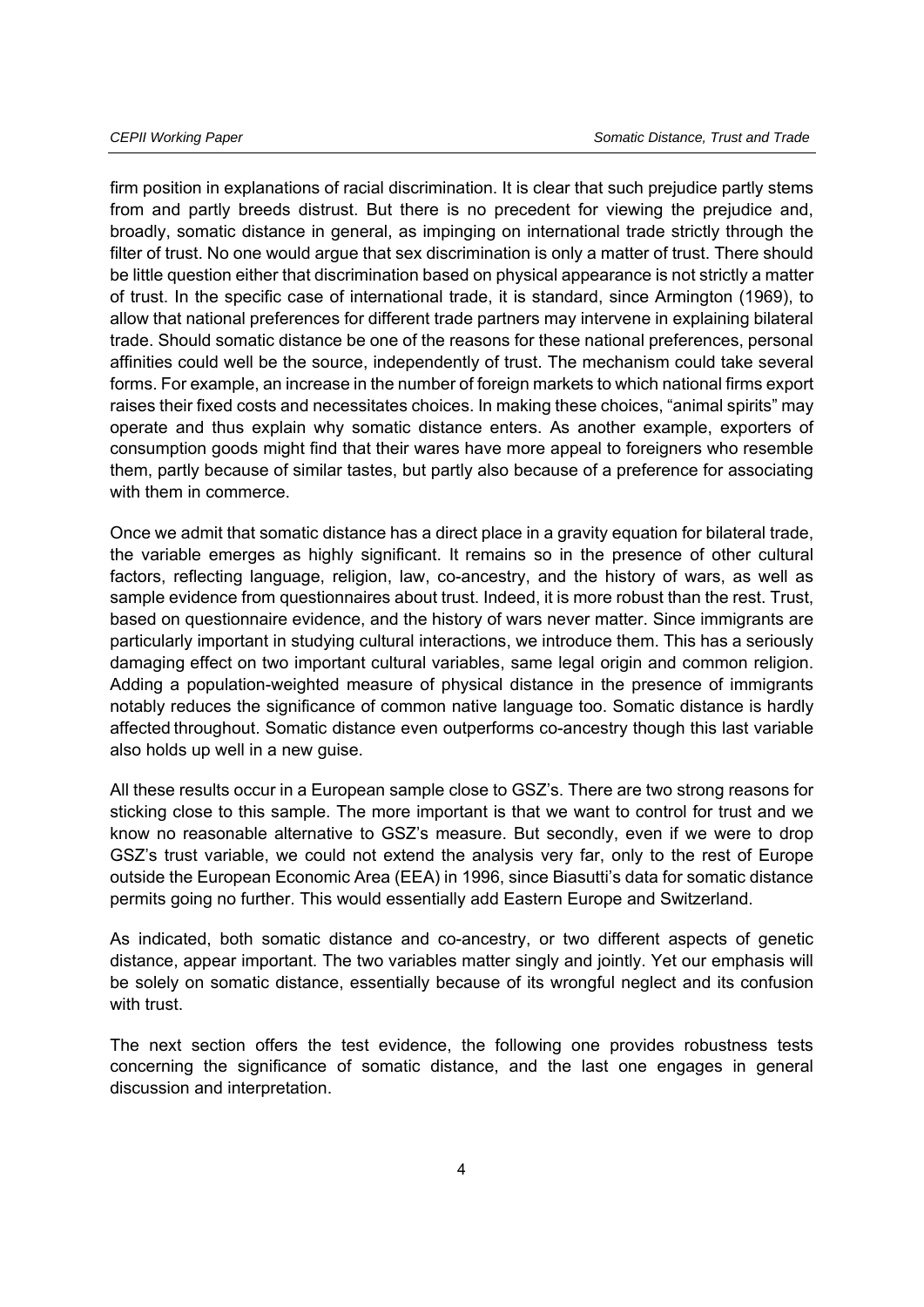#### **2. Tests and evidence**

The theoretical basis for the gravity model of international trade is now sufficiently well known to permit us to pass directly to the estimating equations. As mentioned, our sample size depends on GSZ's trust variable. They drew this variable from a number of Eurobarometer surveys of the trust of people in one country in natives of another in the then-current EEA. The exact question was: "I would like to ask you a question about how much trust you have in people from various countries. For each, please tell me whether you have a lot of trust, some trust, not very much trust, or no trust at all." The surveys took place in 8 separate years from 1970 to 1996 (there have been no further surveys since) and they cover 15 countries (Austria, Belgium, Denmark, Finland, France, Germany, Greece, Ireland, Italy, Netherlands, Norway, Portugal, Spain, Sweden, and the United Kingdom). Of the 8 surveys, GSZ retained 7, and only 5 of the 15 countries appear in all 7, 4 of them only once. As a result, they could only draw 595 observations at most. While adhering to their country sample for the same years as they, we draw more, 690, because they include one variable limiting their sample that we shall neglect (Press coverage). GSZ are also careful to filter out country-specific fixed effects in the raw data to focus strictly on *bilateral* trust. They further eliminate variations in trust by calendar year affecting the entire sample. We shall imitate both steps. Admittedly, their index of bilateral trust is not the only possible one. A notable alternative would be the first difference in two countries' trust in all foreigners as a group (from the World Value Surveys). However, this other index does not pertain to one country's trust in a particular other one, as GSZ's does, and therefore is much poorer.

As a start, the estimating equation is:

Ln Exports<sub>*jit*</sub> = 
$$
\alpha + \beta
$$
 Ln Distance<sub>*ij*</sub> +  $\delta$  Border<sub>*ij*</sub> +  $\gamma$  Trust(Q)<sub>*ijt*</sub> +  $\eta_{it} + \lambda_{jt}$  +  $u_{ijt}$  (1)

Ln Exports<sub>iit</sub> is the log of the exports of country *j* to country *i* in survey year *t*. Trust(Q)<sub>iit</sub> is the trust of country *i*, the importer, in country *j*, the exporter, in the year *t* based on questionnaire evidence (Q).  $\eta_{it}$  and  $\lambda_{it}$  are importer-year and exporter-year fixed effects.  $u_{it}$  is the residual. For the bilateral exports data, we relied on UN COMTRADE. For distance, we followed GSZ in taking the distances between the two capitals. Common border is the usual 0-1 dummy variable. There are no zeros for the dependent variable. Eq. (1) is there to show the impact of Trust, based on the questionnaire evidence, on trade in the absence of any other cultural variables. It is the sole reflection of any cultural influences in the equation. All the relevant descriptive statistics are reported in the Appendix, Table A1.As seen from the test of eq. (1) in column 1 of Table 1, Trust(Q) is totally insignificant. Distance and common border are very significant, as generally true, but the coefficient of Distance is far below the usual value of one or over (in absolute terms) in the gravity model, and the coefficient of common border is unusually high relative to distance.

Next, we repeat the same test for Somatic Distance after substituting this distance for Trust(Q). As regards the measure of somatic distance (drawn from Biasutti 1954, vol.2), let us quote GSZ in full (GSZ 2009, p. 1107):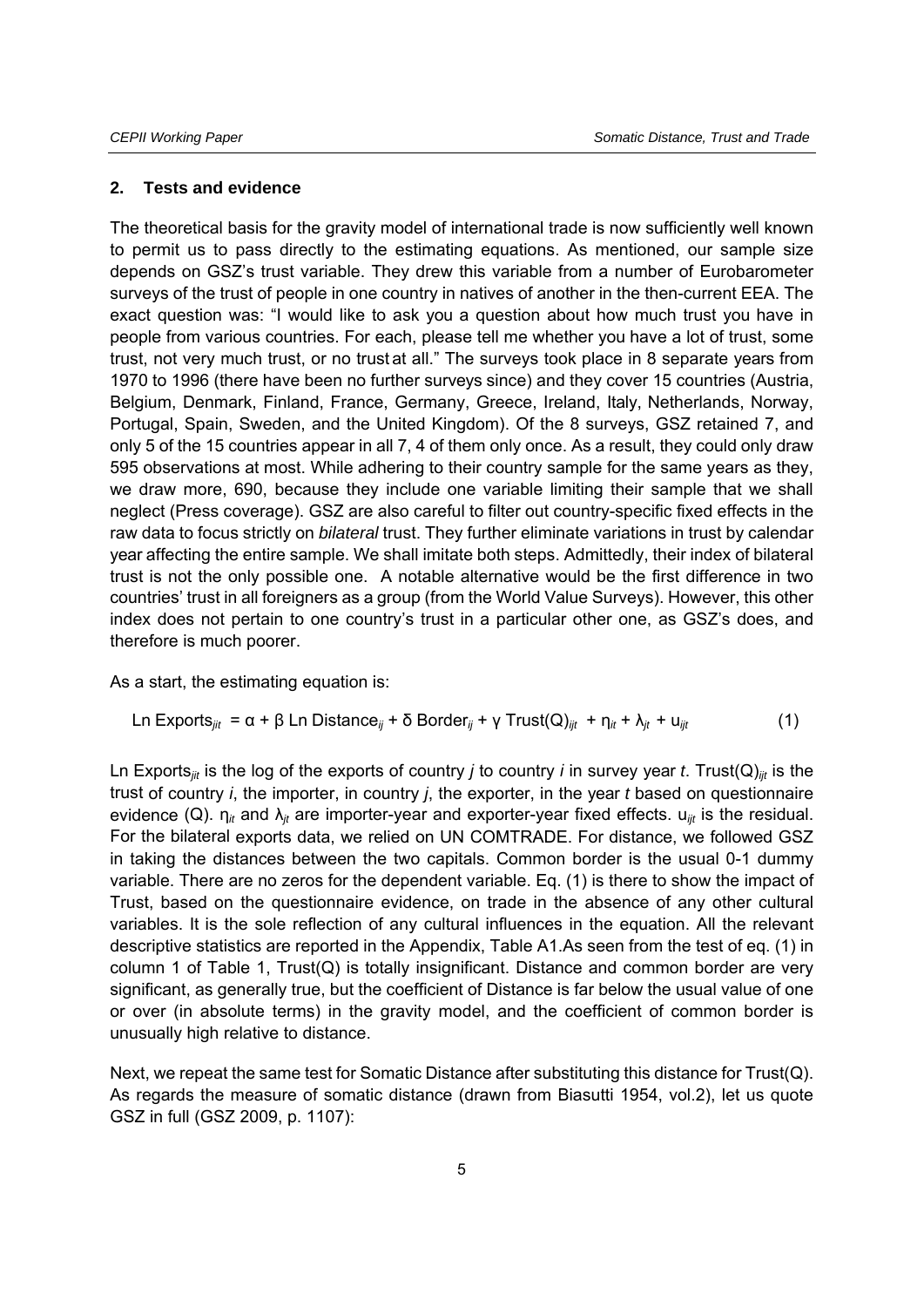|                          | (1)          | (2)          | (3)          | (4)          | (5)          | (6)          | (7)          | (8)          |
|--------------------------|--------------|--------------|--------------|--------------|--------------|--------------|--------------|--------------|
| Distance (log)           | $-0.4965***$ | $-0.4006***$ | $-0.3956***$ | $-0.4133***$ | $-0.3994***$ | $-0.4073***$ | $-0.3401***$ | $-0.3823***$ |
|                          | (0.0914)     | (0.0860)     | (0.0775)     | (0.0771)     | (0.0754)     | (0.0772)     | (0.0752)     | (0.0757)     |
| Common border            | $0.7246***$  | $0.6341***$  | 0.2977***    | $0.2775***$  | 0.2897***    | 0.3288***    | $0.3024***$  | $0.3181***$  |
|                          | (0.1488)     | (0.1256)     | (0.1070)     | (0.1046)     | (0.1055)     | (0.1057)     | (0.1038)     | (0.1049)     |
| Trust(Q)                 | 0.3043       |              | $-0.2609$    | $-0.2062$    | $-0.2058$    | $-0.0429$    | $-0.2066$    | $-0.0088$    |
|                          | (0.1969)     |              | (0.1799)     | (0.1753)     | (0.1753)     | (0.1719)     | (0.1688)     | (0.1683)     |
| Common official language |              |              | 0.4762***    | 0.0407       | 0.0607       | $-0.0674$    | 0.0270       | $-0.1869$    |
|                          |              |              | (0.1508)     | (0.1700)     | (0.1811)     | (0.1813)     | (0.1715)     | (0.1668)     |
| Common native language   |              |              |              | 1.0398**     | 1.0204**     | 1.1985**     | 1.0944**     | $1.3711***$  |
|                          |              |              |              | (0.4519)     | (0.4550)     | (0.4718)     | (0.4587)     | (0.4879)     |
| Same legal origin        |              |              | 0.3079***    | $0.2447**$   | $0.2309**$   | $0.2231**$   | $0.2115**$   | $0.2377**$   |
|                          |              |              | (0.0902)     | (0.0950)     | (0.0920)     | (0.0941)     | (0.0959)     | (0.0958)     |
| Common religion          |              |              | $0.2616*$    | 0.3469**     | 0.3618***    | 0.4049***    | 0.3886***    | 0.4032***    |
|                          |              |              | (0.1386)     | (0.1438)     | (0.1379)     | (0.1377)     | (0.1403)     | (0.1395)     |
| Linguistic common roots  |              |              | 0.3334       | 0.2850       | 0.2778       | 0.4330       | 0.3801       | 0.5983**     |
|                          |              |              | (0.2672)     | (0.2706)     | (0.2757)     | (0.2721)     | (0.2672)     | (0.2500)     |
| Somatic distance(HHC)    |              | $-0.1330***$ | $-0.0994***$ | $-0.0905***$ | $-0.0842***$ |              | $-0.0853***$ |              |
|                          |              | (0.0323)     | (0.0305)     | (0.0302)     | (0.0307)     |              | (0.0300)     |              |
| $Co\text{-}ancestry(1)$  |              |              |              |              | 0.1654       | 0.5471       |              |              |
|                          |              |              |              |              | (0.4236)     | (0.4126)     |              |              |
| $Co\text{-}ancestry(2)$  |              |              |              |              |              |              | $0.4629**$   | $0.5047***$  |
|                          |              |              |              |              |              |              | (0.1856)     | (0.1925)     |
| Observations             | 690          | 690          | 690          | 690          | 690          | 690          | 690          | 690          |
| Adj. R2                  | 0.947        | 0.953        | 0.963        | 0.963        | 0.963        | 0.962        | 0.964        | 0.963        |
| Number of country pairs  | 207          | 207          | 207          | 207          | 207          | 207          | 207          | 207          |

#### **Table 1. Baseline results**

Notes : The dependent variable is the log of aggregate exports from country i to country j. All regressions contain exporter/year and importer/year fixed effects. Standard errors are in parentheses. These are based on robust standard errors that have been adjusted for clustering by country pair. Coefficients are statistically different from zero at the \*\*\*1%, \*\*5%, and \*10% level.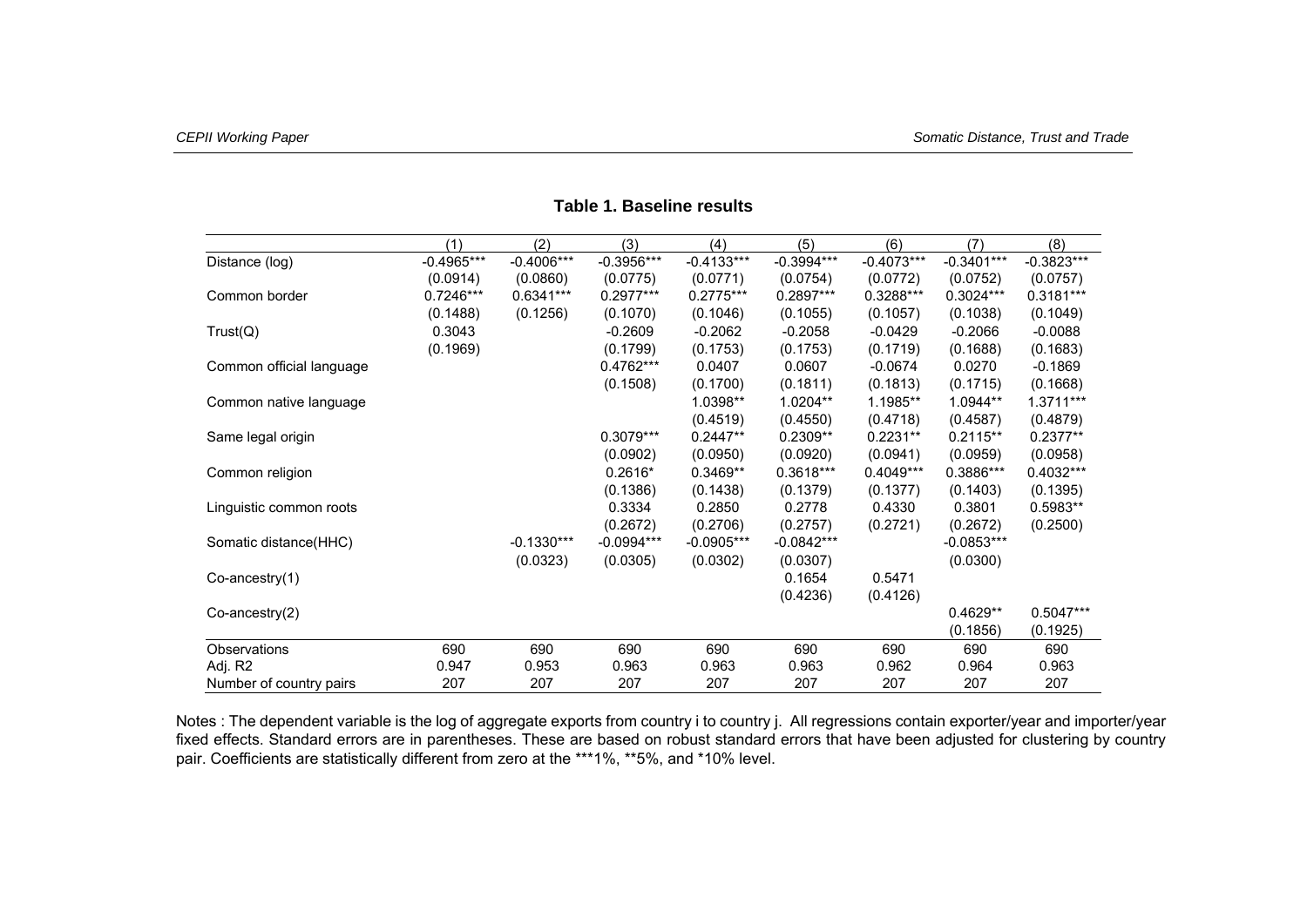As an alternative measure of distance [to the DNA measure] between two populations, we derive an index of somatic distance, based on the average frequency of specific traits in the indigenous population reported by Biasutti (1954). For height, hair color (pigmentation), and cephalic index (the ratio of the length and [to the] width of the skull). Biasutti (1954) draws a map of the prevailing traits in each country in Europe. For each trait, European Union countries fall into three different categories. For hair color we have "Blond prevails," "Mix of blond and dark," and "Dark prevails." We arbitrarily assign the score of 1 to the first, 2 to the second, and 3 to the third. When one country's somatic characteristics belong to more than one category, we take the country's most prevalent category. We then compute the somatic distance between two countries as the sum of the absolute value of the difference between each of these traits.

Column 2 shows the result of substituting Somatic Distance for Trust(Q). As we see, Somatic Distance is extremely important with the right sign and the estimates for physical distance and common border are moderately lower than before (in absolute terms), but remain highly significant.

Following, we use a mix of Trust(Q) and Somatic distance, while adding a range of controls for other cultural influences besides the obvious one of common language. As regards these other controls, GSZ make a whole series of interesting suggestions. They introduce five variables, all of them possibly for the first time in the gravity literature: namely, first, same legal origins; second, the history of wars between countries going back to the year 1000; third, common religion; fourth, common linguistic roots based on the *Ethnologue* classification of language trees; and last, a different measure of genetic distance besides somatic distance depending on DNA sequences, which in accordance with the literature, we will label coancestry. For Common language, they resort to Common official language. Their measure of Same legal origin comes from La Porta, López-de-Silanes, Schleifer and Vishny (1998), who distinguish between French, German, Scandinavian, and English origins. These first two are dummy variables. The history of wars will not detain us since GSZ dropped the variable early on because it proved insignificant (as has not always been true since) and we do too. Common religion comes from the *World Value Surveys* of the World Bank, which distinguish between Catholic, Protestant, Jewish, Hindu, Buddhist, Orthodox, no religion and other affiliation. Common religion is also a 0-1 indicator variable. Linguistic common roots rest on the Fearon-Laitin (2003) index based on language trees. Co-ancestry rests on Cavalli-Sforza, Menozzi, and Piazza (1996) and measures the degree to which selected CNA sequences ("markers") are identical in the genetic analysis. A rise in co-ancestry reduces genetic distance. We tried alternative measures for all these variables before deciding to stick to GSZ's with two exceptions, concerning language and co-ancestry, which we will justify.

Column 3 shows the results of adding the aforementioned cultural influences except for the two that GSZ drop early on: the history of wars and co-ancestry. They drop DNA sequences early on as well as the history of wars because somatic distance dominates the variable completely when both measures of genetic distance serve together. As seen from column 3, the coefficient of Trust(Q) is still insignificant, as in column 1, but with the wrong negative sign.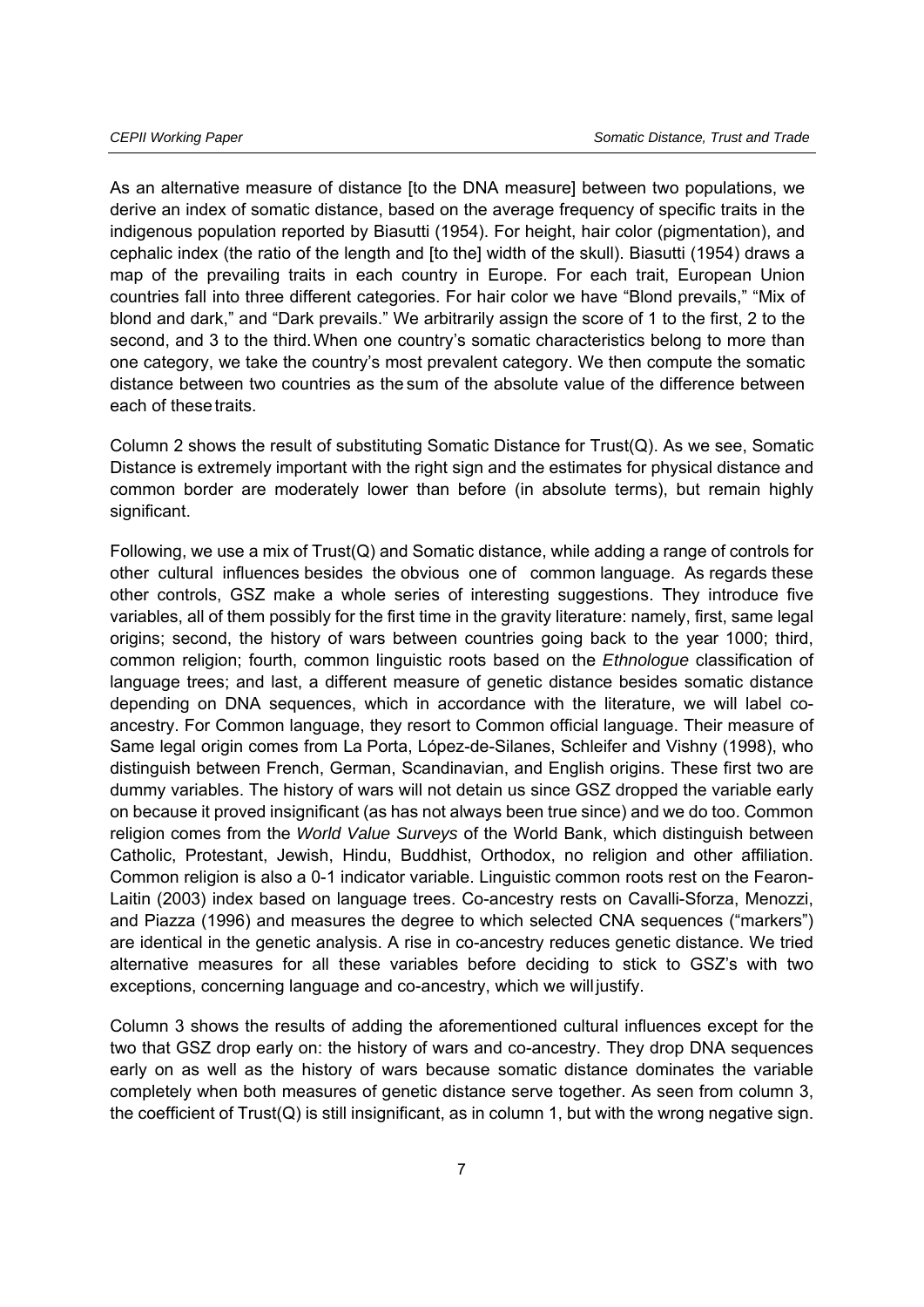Common official language and Same legal origin both enter positively and very significantly at the 99 percent confidence level. Common religion does the same but only at the 90 percent confidence level. Linguistic common roots is totally insignificant. Finally, Somatic distance remains negative and significant at the 99 percent confidence level just as before in column 2. $3$ 

Column 4 focuses on language. At the time GSZ wrote, the only measure of common language in wide use rested on official status. Rose (2000) had recently pioneered this measure in applying the gravity model to worldwide evidence. Widely serviceable measures of common language based on native language and spoken language only came shortly after. Since they came (or concurrently), Melitz and Toubal (2014) have shown the superiority of both of these measures to official language in measuring a common language. The point bears special note at present. In the current sample of the EEA membership of 1996, for example, English is an official language strictly in the United Kingdom and Ireland and therefore, based on official status, English is a means of communication strictly between these two. As another example, German is official strictly in Germany, Austria, and Switzerland; yet we know of the importance of German in the Netherlands, Denmark and the Scandinavian countries.

In light of these concerns, we simply add Common native language in column 4 to the rest of the variables in column 3 of Table 1. In order to do so, we constructed a special measure of the variable to adapt it to the study period 1970-1996. Since most of the observations in this period come in the latter part, the new measure rests on the information about native languages in the 15 relevant countries in the 1988, 1996 and 2000 editions of *Ethnologue*. First, we averaged the percentages of native speakers of the relevant languages over those three years. Next, we calculated the sum of the *products* of the population shares country pair by country pair. (We needed to sum the products because a country pair could contain native speakers of both German and French in both countries, for example.) $<sup>4</sup>$  The resulting measure</sup> refers to the probability that two people at random from two different countries in the sample would have the same native language.

<sup>&</sup>lt;sup>3</sup> GSZ obtain moderately better results for Trust(Q) in their OLS estimates than ours, but the differences are easy to explain. They stem from two sources: first, GSZ's addition of Press coverage, costing many observations (and perhaps secondarily their addition of Transportation costs); and second, their exclusion of somatic distance and common religion from their OLS estimates of bilateral trade in order to reserve both for use as instruments for trust(Q) in a subsequent 2SLS specification. If we replicate their OLS equations in the first three columns of their Table IV (GSZ 2009, pp. 1116-7), we get a somewhat higher coefficient (0.42 instead of 0.36) and higher standard error (0.21 instead of 0.17) for Trust(Q) than they do in their column 1, a slightly lower coefficient (0.27 instead of 0.29) and higher standard error (0.19 instead of 0.17) in their column 2, and a slightly lower coefficient (0.22 instead of 0.25) and the identical standard error (0.19) in their column 3. As thus clear, our estimates and theirs for  $Trust(Q)$  are quite close on their specification. In addition, if we introduce Press coverage (thereby losing nearly 100 observations) and transportation costs in our own specification, which contains both common religion and somatic distance, none of our conclusions is affected.

 $4$  Admittedly, this procedure can lead to a problem of double-counting because of bilinguals and trilinguals, etc., but that is only an important concern for common spoken language not for common native language (see Melitz and Toubal 2014, p. 354).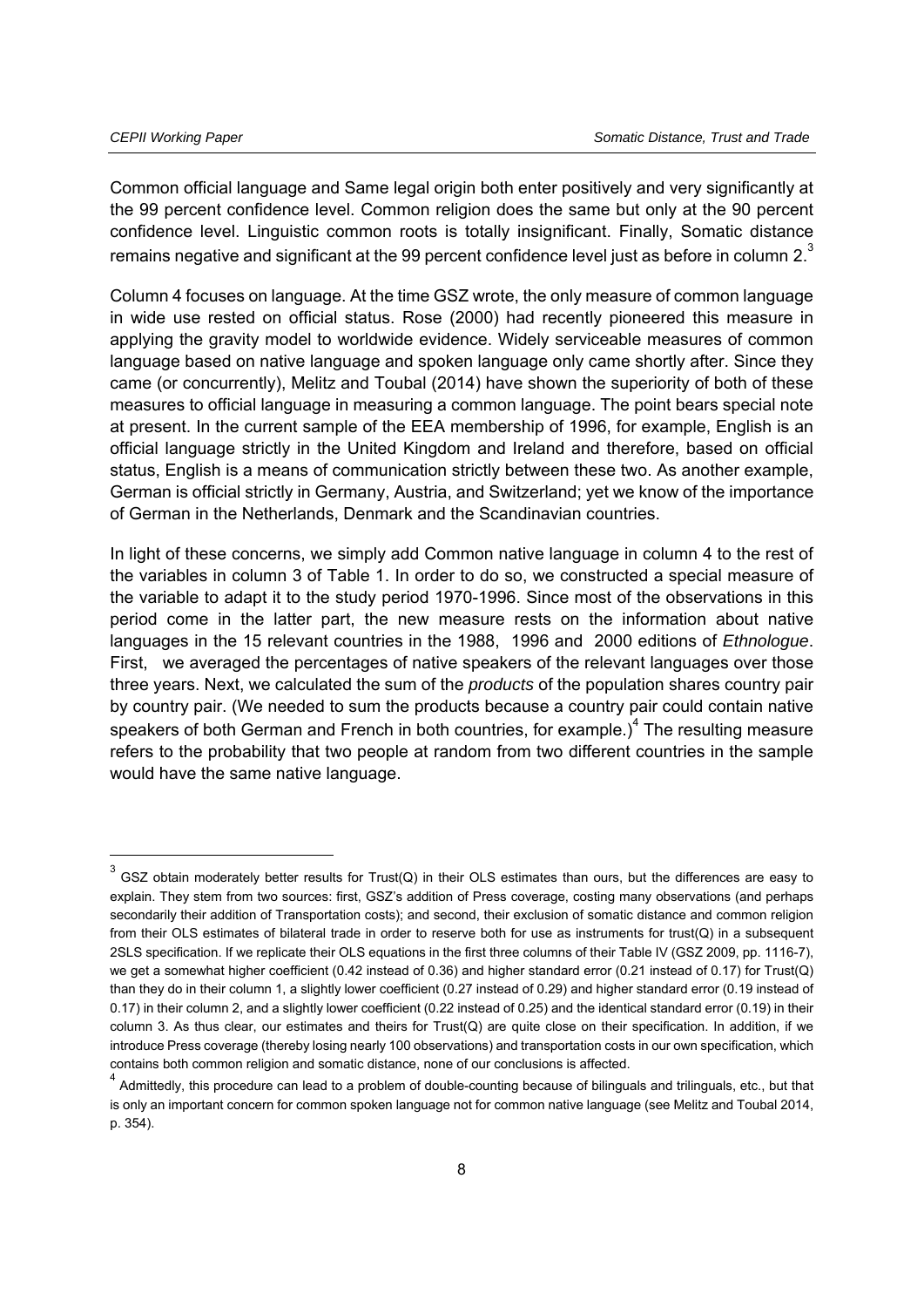As seen from column 4, Common native language enters significantly at the 95 percent confidence level. In its presence, the significance of Common official language vanishes completely. Otherwise, there is little change except that Same legal origin drops in significance to the 95 percent confidence level and Common religion rises to the 95 percent confidence level.

The next four columns, 5 through 8, center on co-ancestry. Column 5 shows that the variable, as measured by GSZ and labelled Co-ancestry(1), is insignificant, just as GSZ say (cf. Giuliano, Spilimbergo and Tonon 2014). Next, in column 6, we allow the variable to stand as the sole reflection of genetic distance by removing Somatic distance. Co-ancestry(1) remains totally insignificant. These results may seem to go contrary to the recent literature stemming from Spolaore and Wacziarg (2009, 2013, 2016) which emphasizes DNA measures of coancestry as an important factor in many economic contexts. As the note below explains, this is not clear.<sup>5</sup> However, the whole issue has been recently superseded by the appearance of a new measure of co-ancestry in genetics, superior to the old one, according to which coancestry is indeed important.

Cavalli-Sforza et al (1996) provided bilateral genetic distances between 42 populations. Recently, Pemberton, DeGiorgio, and Rosenberg (2013) combined eight datasets appearing since Cavalli-Sforza et al to construct a new measure of bilateral genetic distances covering a grid of 267 worldwide populations. Equally important, this newly compiled dataset reflects DNA sequences at the molecular level (microsatellite variation) as was not true before. These DNA sequences have much higher mutation rates and diversity than the earlier ones. The result is to provide finer distinctions on a much wider world scale. Since Pemberton *et al* wrote Spolaore and Wacziarg (2018) have adapted the former's dataset, pertaining to ethnic pairs, to apply to country pairs. Once Spolaore and Wacziarg apply their adapted measure of coancestry to their previous work, they report: "[the] results come out strengthened in terms of standardized magnitudes and levels of significance" (2018, p. 2). We obtain even greater improvement than they. Whereas Co-ancestry(1) had been totally insignificant before in our work, the new measure, Co-ancestry(2), performs well.<sup>6</sup>

When we substitute Co-ancestry(2) for Co-ancestry(1) in column 7, we see that the variable becomes important at the 95 percent confidence level while the rest of the equation, including Somatic distance, is barely affected (except possibly for Common native language, whose coefficient falls notably but whose significance stays about the same). In column 8, we drop

<sup>&</sup>lt;sup>5</sup> The relevant literature using co-ancestry(1) may not conflict with our results because this literature typically does not consider bilateral trade and when it does, as in Giuliano et al (2014) (who also study a sample of European countries, though larger than ours), with one exception (Bove and Gokmen 2018), co-ancestry(1) is unimportant. Giuliano et al (2014) emphasize the role of geography, including mountains, average elevation and access to seas ̶ apart from distance and common borders ̶ instead of DNA evidence in explaining the impact of ancestry on bilateral trade. In addition, somatic distance never appears as a separate variable in this literature and we do not know what the result would be otherwise.

<sup>6</sup> We drew our co-ancestry(2) dataset for our 15-country sample from Spolaore and Wacziarg's population-weighted measure (as opposed to their unweighted one), both of which were based on Pemberton *et al* (2013). For another use of Spolaore and Wacziarg's recent work, see also Fensore, Legge and Schmid (2018).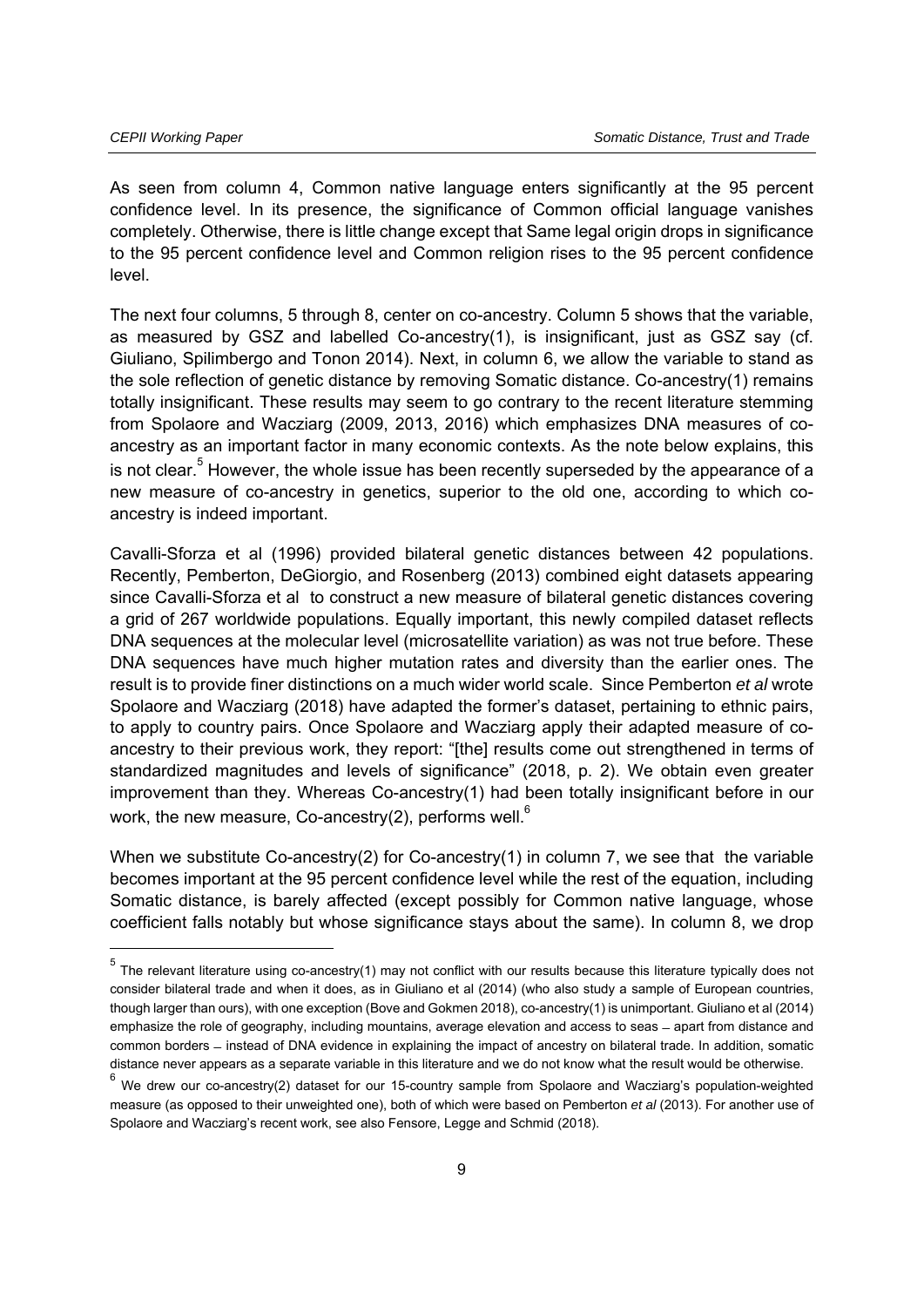Somatic distance and retain Co-ancestry(2) as the only measure of genetic distance. The coefficient of Co-ancestry(2) now rises mildly and attains significance at the 99 percent confidence level (to which it was close before). The biggest change relates to language. Common native language becomes significant at the 99 percent level. Even more strikingly, without Somatic distance, Linguistic common roots is important for the first time. In view of this significance of Co-ancestry(2), we will return to the distinction between this variable and somatic distance, our primary concern.

Column 7 is our preferred estimate in Table 1. According to it, native language is the largest of the five significant cultural influences on trade. Based on standardized beta coefficients, its impact is 8 percent, that of Co-ancestry is 7.5 percent, and those of Same legal origin, Common religion and Somatic distance are 6 percent. $^7$ 

#### **3. Robustness tests**

-

For the rest, our econometric analysis centers on the robustness of Somatic distance, its robustness alone and as compared with the other cultural variables. Table 2 begins with a repeat of column 7 of Table 1 without common official language. In column 2, we take advantage of supplementary information about somatic distance on GSZ's website (GSZ 2017). There, GSZ provide an interesting alternative measure. Whereas the current measure rests on height, hair color, and cephalic index (HHC), the website offers the possibility of testing based on height and hair color (HH) alone. This obviously can shed light on the separate importance of the cephalic index. As we see in column 2, measuring somatic distance based on height and hair color alone makes little difference. We shall continue in the remainder of our tests to show results for Somatic distance resting on both HHC and HH alone.

Next, we introduce a particularly strong robustness test, to our minds: we admit immigrants. Not only does this variable regularly enter highly significantly in previous estimates of bilateral trade, but its presence tends to lower, blur or even eliminates the influence of other cultural variables. Our measure of Immigrants is the stock of people in country *j*, the exporter, who were born in country *i*, the importer (Özden, Parsons, Schiff and Walmsley 2011). This variable (Immigrants) is obviously subject to simultaneity bias since exports from country *j* into country *i* may encourage emigration from *i* to *j*. The reverse influence of trade on Immigrants is thus also expected to be positive. Consequently, failure to correct for it (and we do not know how to do so), in principle, should lead to an exaggerated positive coefficient of the variable. All the other coefficient estimates in the equation could be affected.

 $^7$  We consider Co-ancestry(2) a cultural variable because of ample evidence that it reflects nurture as much, if not more than nature (see Spolaore and Wacziarg 2013, in particular pp. 348-63).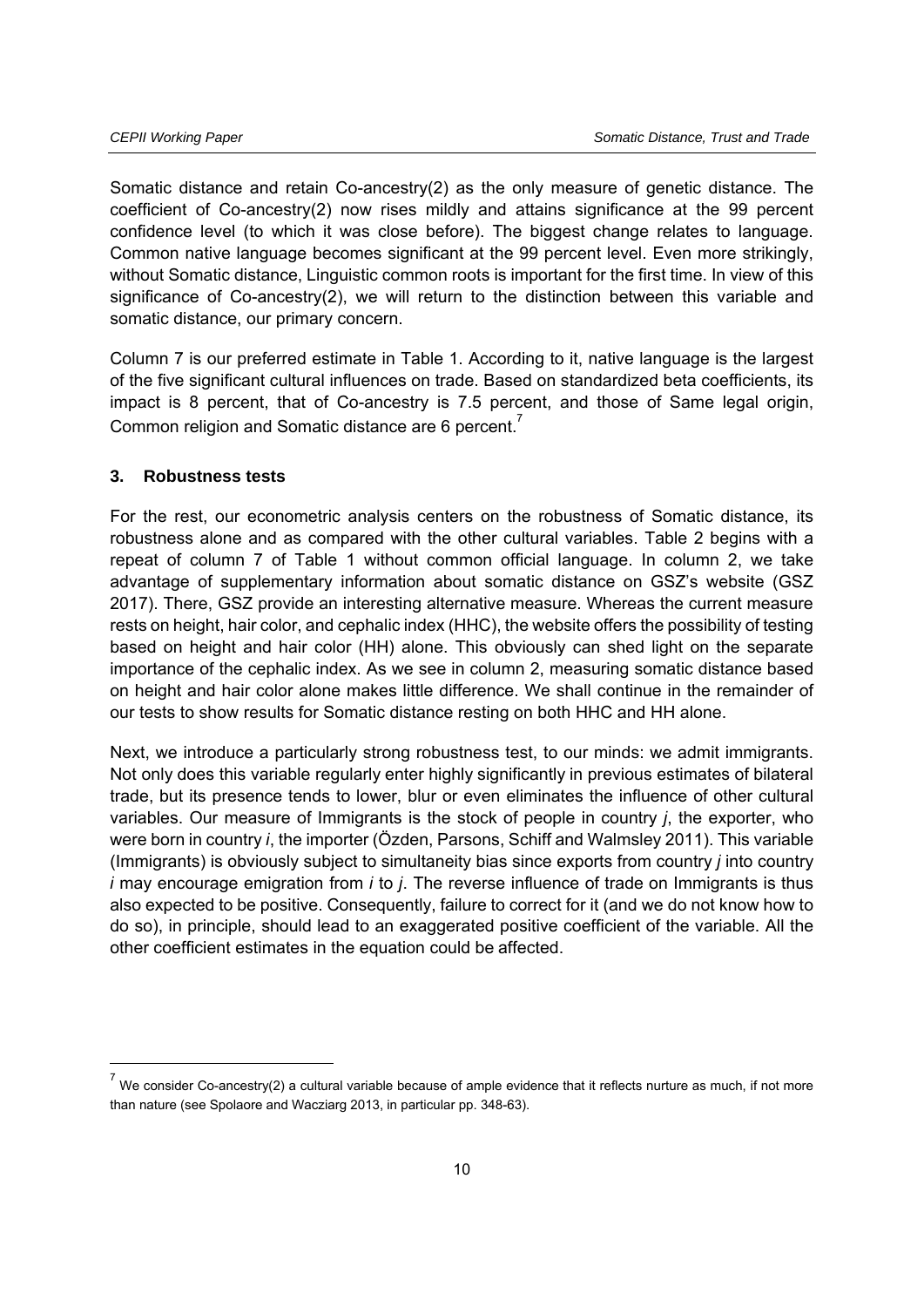|                         | (1)          | (2)          | (3)          | (4)          |
|-------------------------|--------------|--------------|--------------|--------------|
| Distance (log)          | $-0.3410***$ | $-0.3520***$ | $-0.3783***$ | $-0.3888***$ |
|                         | (0.0750)     | (0.0789)     | (0.0669)     | (0.0709)     |
| Common border           | 0.3031***    | 0.3568***    | 0.2578***    | 0.3047***    |
|                         | (0.1023)     | (0.0972)     | (0.0923)     | (0.0882)     |
| Trust(Q)                | $-0.2029$    | $-0.2066$    | $-0.0833$    | $-0.0818$    |
|                         | (0.1644)     | (0.1780)     | (0.1292)     | (0.1430)     |
| Common native language  | 1.1403***    | 1.3084***    | 0.7532**     | 0.8965***    |
|                         | (0.3173)     | (0.3505)     | (0.3004)     | (0.3348)     |
| Linguistic common roots | 0.3808       | 0.2208       | 0.1800       | 0.0465       |
|                         | (0.2666)     | (0.2908)     | (0.2443)     | (0.2624)     |
| Same legal origin       | $0.2103**$   | $0.1936**$   | 0.1390       | 0.1254       |
|                         | (0.0950)     | (0.0967)     | (0.0891)     | (0.0914)     |
| Common religion         | 0.3896***    | 0.3909***    | $0.2616*$    | $0.2626*$    |
|                         | (0.1402)     | (0.1410)     | (0.1352)     | (0.1347)     |
| Co-ancestry(2)          | 0.4633**     | $0.4547**$   | 0.3534**     | 0.3468**     |
|                         | (0.1852)     | (0.1994)     | (0.1600)     | (0.1700)     |
| Somatic distance(HHC)   | $-0.0846***$ |              | $-0.0757***$ |              |
|                         | (0.0290)     |              | (0.0261)     |              |
| Somatic distance(HH)    |              | $-0.0940**$  |              | $-0.0817**$  |
|                         |              | (0.0378)     |              | (0.0340)     |
| Immigration (log)       |              |              | $0.1301***$  | $0.1302***$  |
|                         |              |              | (0.0282)     | (0.0285)     |
| Observations            | 690          | 690          | 690          | 690          |
| Adj. R2                 | 0.965        | 0.964        | 0.969        | 0.968        |
| Number of country pairs | 207          | 207          | 207          | 207          |
|                         |              |              |              |              |

#### **Table 2. Robustness tests**

Notes: The dependent variable is the log of aggregate exports from country i to country j. All regressions contain exporter/year and importer/year fixed effects. Standard errors are in parentheses. These are based on robust standard errors that have been adjusted for clustering by country pair. Coefficients are statistically different from zero at the \*\*\*1%, \*\*5%, and \*10% level.

With these caveats in mind, column 3 shows what happens when the variable enters. As ever, Immigrants is extremely important. In its presence, Same legal origin ceases to matter at all. The coefficient of Common religion drops from the 99 percent confidence level below the 95 percent one. The coefficient of Common native language drops as well, while the variable remains important at the 95 percent confidence level. Of all the cultural variables, only Somatic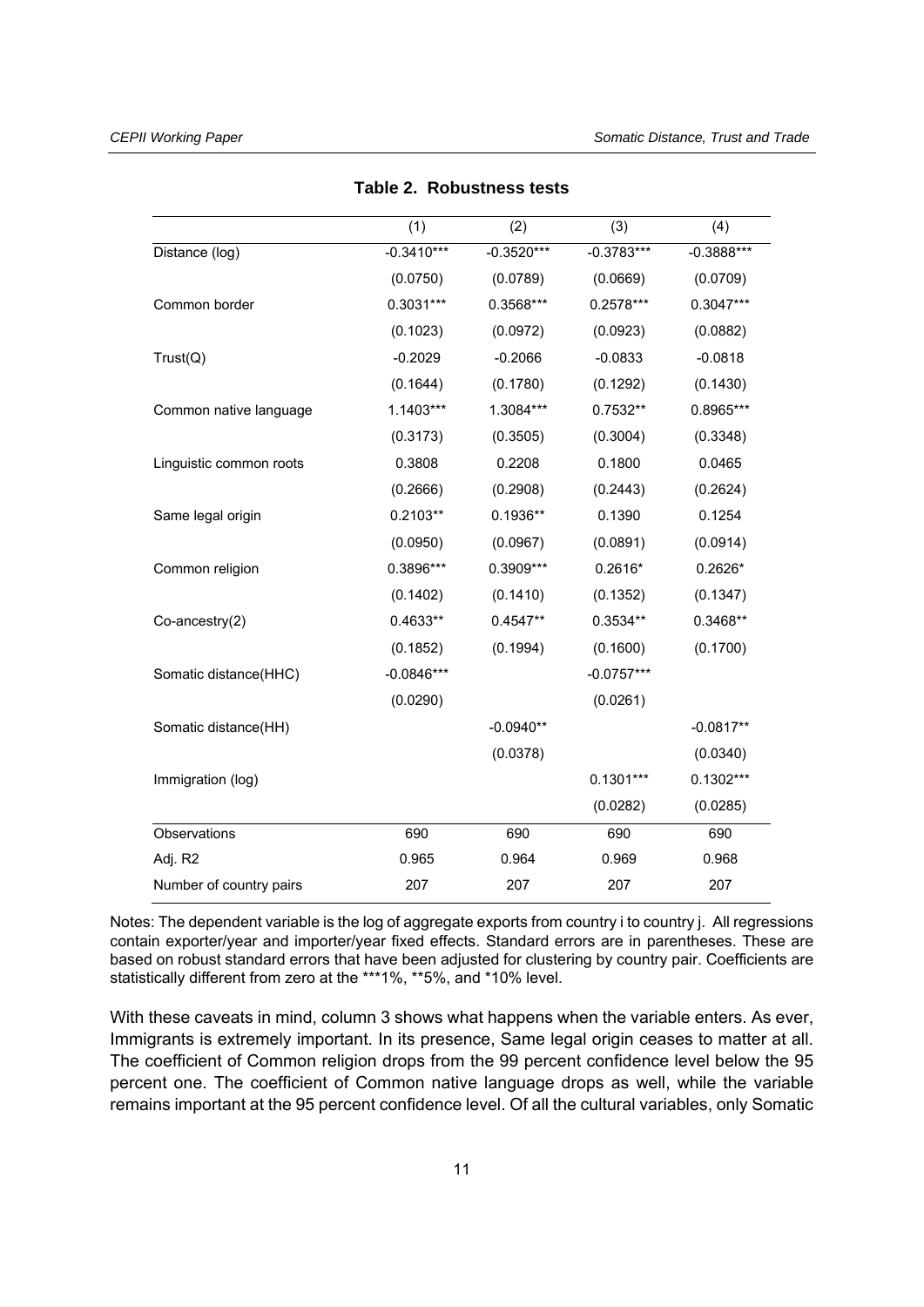distance (HHC) and Co-ancestry(2) are essentially unaffected. Their coefficients drop moderately and their significance remains about the same. The last column of Table 2 substitutes Somatic distance (HH) for Somatic distance (HHC). HH behaves mildly worse than HHC, as before in the first two columns. In addition, with HH present instead of HHC, Common native language improves. Otherwise, there is little change to speak of.

Table 3 takes up an important suggestion in Spring and Grossmann (2016, pp. 107-108). They observe that Head and Mayer (2002) had argued for the use of population-weighted distances in limited regional samples like ours on the ground that the other measures of distance tend to exaggerate the effects of Common border. We find, as Spring and Grossmann did, that use of the population-weighted measure gives more plausible results in the GSZ sample.

The first two columns of Table 3 begin by removing Immigrants in order to distinguish between the effect of the new measure of distance and that of Immigrants. Let us focus first on Distance and Common border, where the basic change lies. As compared to the first two columns of Table 2, the coefficients of Common border in columns (1) and (2) are hardly affected. On the other hand, the coefficient of Distance rises substantially in absolute terms, from −0.34 (or −0.35) to −0.56 (or −0.57). This approach to −1 strikes us as good reason to favor populationweighted distance since −1 or higher (in absolute terms) is more typical in gravity tests. Viewing the cultural variables next, we find that the switch to population-weighted distance does some light harm. Common language, Common religion, Co-ancestry(2) and both Somatic distance(HHC) and (HH) suffer a drop in coefficients. Concomitantly, Common religion and Somatic distance(HHC) drop in significance from the 99 to the 95 percent level, and Co-ancestry(2), drops from the 95 to the 90 percent confidence level when combined with Somatic distance(HH) instead of somatic distance(HHC) (columns 2 of Tables 2 and 3). Only Same legal origin is relatively unaffected.

The picture changes when population-weighted distance and Immigrants are mixed together; now the results are far worse. As we see in the last two columns of Table 3, Common religion becomes insignificant for the very first time. Same legal origin remains significant at the 90 percent confidence level in column 3 but not column 4. Common native language suffers considerably too, dropping in significance from the 99 to the 90 percent level in both columns. Co-ancestry(2) and Somatic distance(HH) also do more poorly. Only Somatic distance(HHC) stands up well.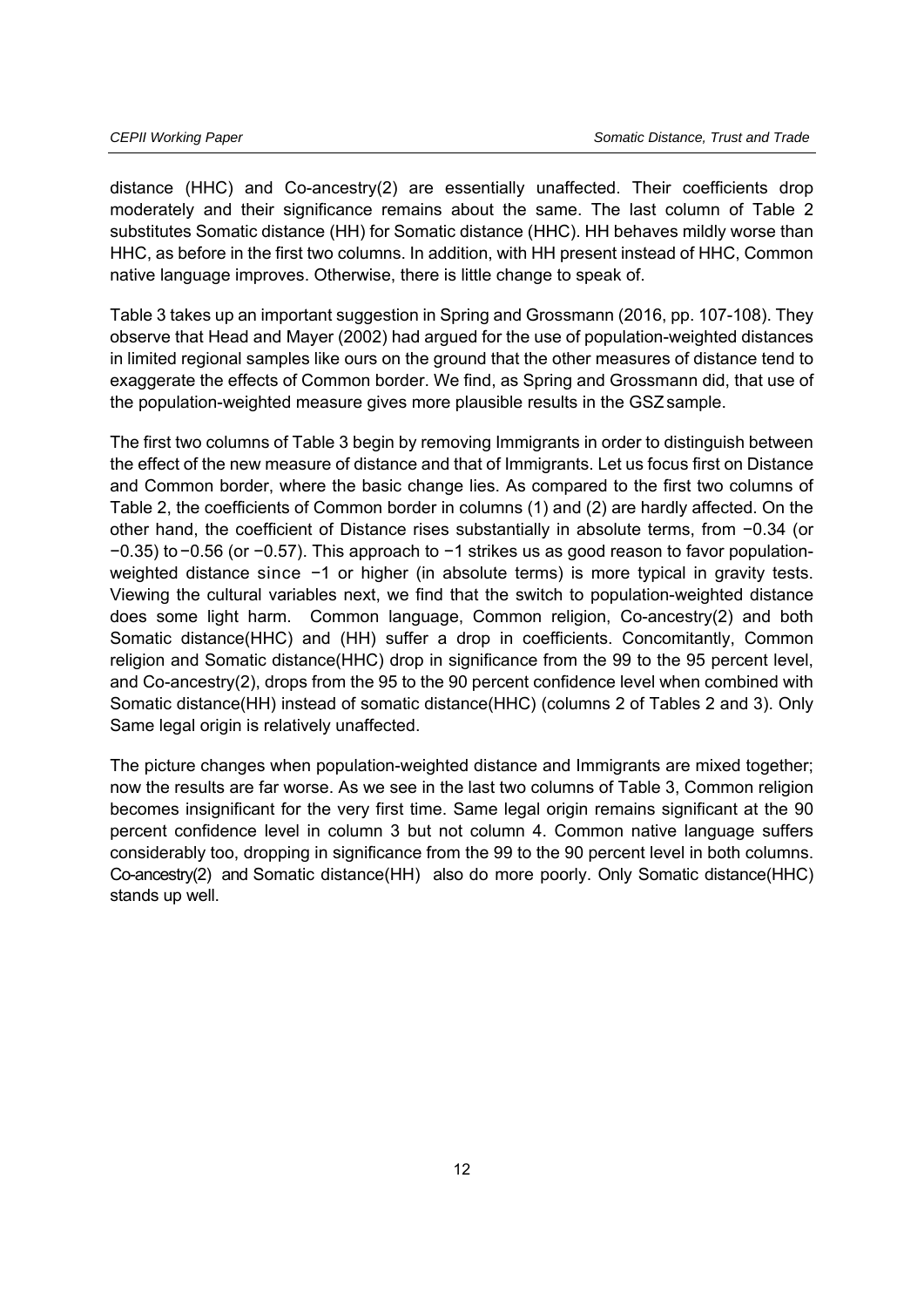|                             | (1)          | (2)          | (3)          | (4)          |
|-----------------------------|--------------|--------------|--------------|--------------|
| Pop-Weighted Distance (log) | $-0.5580***$ | $-0.5719***$ | $-0.5517***$ | $-0.5662***$ |
|                             | (0.1049)     | (0.1103)     | (0.0973)     | (0.1036)     |
| Common border               | $0.2644***$  | 0.3068***    | $0.2427***$  | 0.2802***    |
|                             | (0.0965)     | (0.0916)     | (0.0904)     | (0.0877)     |
| Trust(Q)                    | $-0.2554$    | $-0.2537$    | $-0.1487$    | $-0.1423$    |
|                             | (0.1555)     | (0.1658)     | (0.1275)     | (0.1386)     |
| Common native language      | 0.8643***    | 0.9872***    | $0.5270*$    | 0.6320*      |
|                             | (0.3256)     | (0.3650)     | (0.3169)     | (0.3575)     |
| Linguistic common roots     | 0.2435       | 0.1221       | 0.0949       | $-0.0065$    |
|                             | (0.2576)     | (0.2849)     | (0.2442)     | (0.2644)     |
| Same legal origin           | $0.2207**$   | 0.2087**     | $0.1506*$    | 0.1413       |
|                             | (0.0924)     | (0.0940)     | (0.0875)     | (0.0897)     |
| Common religion             | $0.3199**$   | 0.3195**     | 0.2119       | 0.2115       |
|                             | (0.1393)     | (0.1397)     | (0.1344)     | (0.1336)     |
| Co-ancestry (2)             | 0.3789**     | $0.3727*$    | 0.3179**     | $0.3130*$    |
|                             | (0.1800)     | (0.1903)     | (0.1574)     | (0.1656)     |
| Somatic distance(HHC)       | $-0.0699**$  |              | $-0.0643**$  |              |
|                             | (0.0270)     |              | (0.0249)     |              |
| Somatic distance(HH)        |              | $-0.0743**$  |              | $-0.0656*$   |
|                             |              | (0.0371)     |              | (0.0342)     |
| Immigration (log)           |              |              | $0.1143***$  | $0.1143***$  |
|                             |              |              | (0.0277)     | (0.0281)     |
| Observations                | 690          | 690          | 690          | 690          |
| Adj. R2                     | 0.966        | 0.966        | 0.969        | 0.969        |
| Number of country pairs     | 207          | 207          | 207          | 207          |

#### **Table 3. Population-weighted distance**

Notes : The dependent variable is the log of aggregate exports from country i to country j. All regressions contain exporter/year and importer/year fixed effects. Standard errors are in parentheses. These are based on robust standard errors that have been adjusted for clustering by country pair. Coefficients are statistically different from zero at the \*\*\*1%, \*\*5%, and \*10% level.

As we look back on the entire set of results in Tables 1, 2, and 3, Somatic distance behaves distinctly better than the other cultural variables except possibly Co-ancestry(2). Apart from the outlying value of −0.13 when the variable served as the sole reflection of any cultural influences (Table 1, column 2), its coefficient varies from −0.10 to −0.06 from start to finish, and its significance never falls below the 95 percent confidence level to the 90 percent one except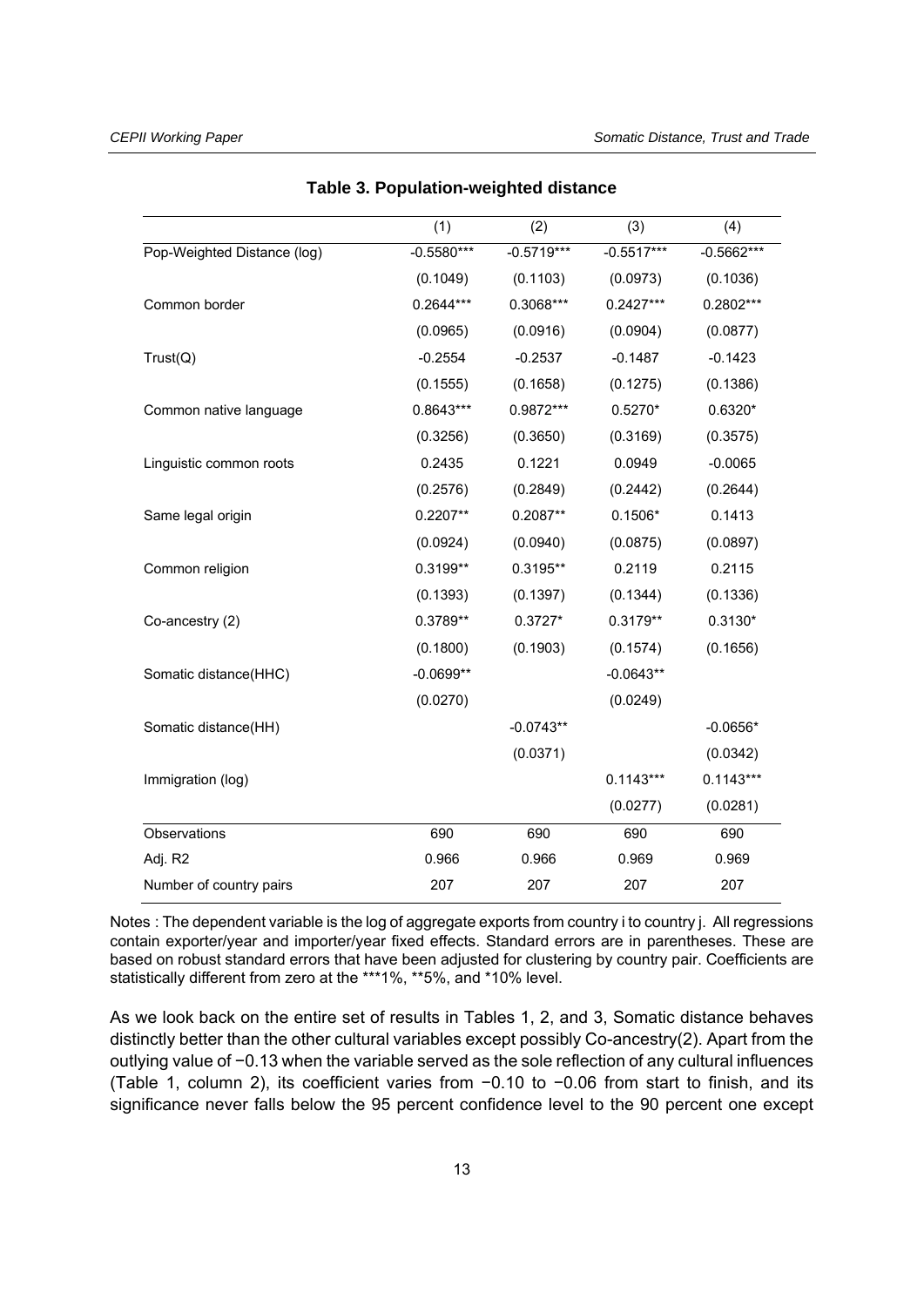once when it is measured strictly on the basis of height and hair color (Table 3, column 4). By contrast, all of the other cultural variables but Co-ancestry(2) truly wilt at some point. Common language does so in the last two columns of Table 3 when it barely remains important. Same legal origin does so in the last two columns of Table 2 and the last column of Table 3 when it becomes unimportant. Common religion moves from excellent performance at first in Table 2 to fair performance in the last two columns of the table, and from good performance in Table 3 to poor performance in the last two columns of the table. Upon examination, Somatic distance(HHC) also outperforms Co-ancestry(2). It never falls below significance at the 99 confidence level in the first two tables whereas Co-ancestry(2) never attains this level in all three tables except once, namely, when Somatic distance drops out entirely in Table 1, column 8. In addition, Somatic distance(HHC)'s low is 95 percent significance whereas that of Coancestry is 90 percent. Finally, we are also prone to attach importance to the consistently better performance of HHC than HH in Tables 2 and 3 and thus the presence of the cephalic index in measuring Somatic distance, though HHC's advantage is never large.

#### **4. Discussion**

-

General discussion may begin with the joint significance of the two best-performing measures of genetic distance, Somatic distance(HHC) and Co-ancestry(2). This joint significance implies that the impact of somatic distance is clearly distinguishable from that of co-ancestry, though both variables reflect genetic distance. Sticking to strict statistics, this is not surprising, since the two variables are totally uncorrelated. Their simple correlation is 0.04 (after introducing country-year fixed effects their correlation rises to 0.11).<sup>8</sup> A look at the full correlation matrix in the appendix (Table 1B) shows that there is more reason for concern about the ability to separate the impact of either variable from the other cultural influences than from one another. Note too that when Co-ancestry(2) enters in column 7 of Table 1, the coefficient of somatic distance drops little in absolute terms (from its previous level in column 4) and stays equally significant, and when Somatic distance exits in column 8 of this table, the coefficient of Coancestry(2) rises little (absolutely) from its level in column 7 and becomes barely more significant (though nevertheless crossing from the conventional 95 percent level of significance to the 99 percent one).

Yet we cannot leave the matter here. The marked independence of somatic distance and coancestry in our results is not exactly intuitive. To delve further, Spolaore and Wacziarg (2009, 2013, 2016) explain that the contemporary effects of co-ancestry come from the survival of

 $^8$  This independence of Somatic distance(HHC) and Co-ancestry(2) may be partly due to the limitation of the sample to Europeans and would diminish in a sample comparing Europeans with Asians, Africans, and Latin Americans. But we do not know. The use of Co-ancestry(2) instead of co-ancestry(1) may also be a factor. GSZ (2009, p. 1108) report a correlation coefficient of –0.53 between Co-ancestry(1) and Somatic distance(HHC) in the presence of country-year fixed effects. We found virtually the same high coefficient in absolute terms, –0.515, given these fixed effects. However, if we remove the fixed effects, the correlation coefficient between Co-ancestry(1) and Somatic distance(HHC) drops in absolute terms to –0.12.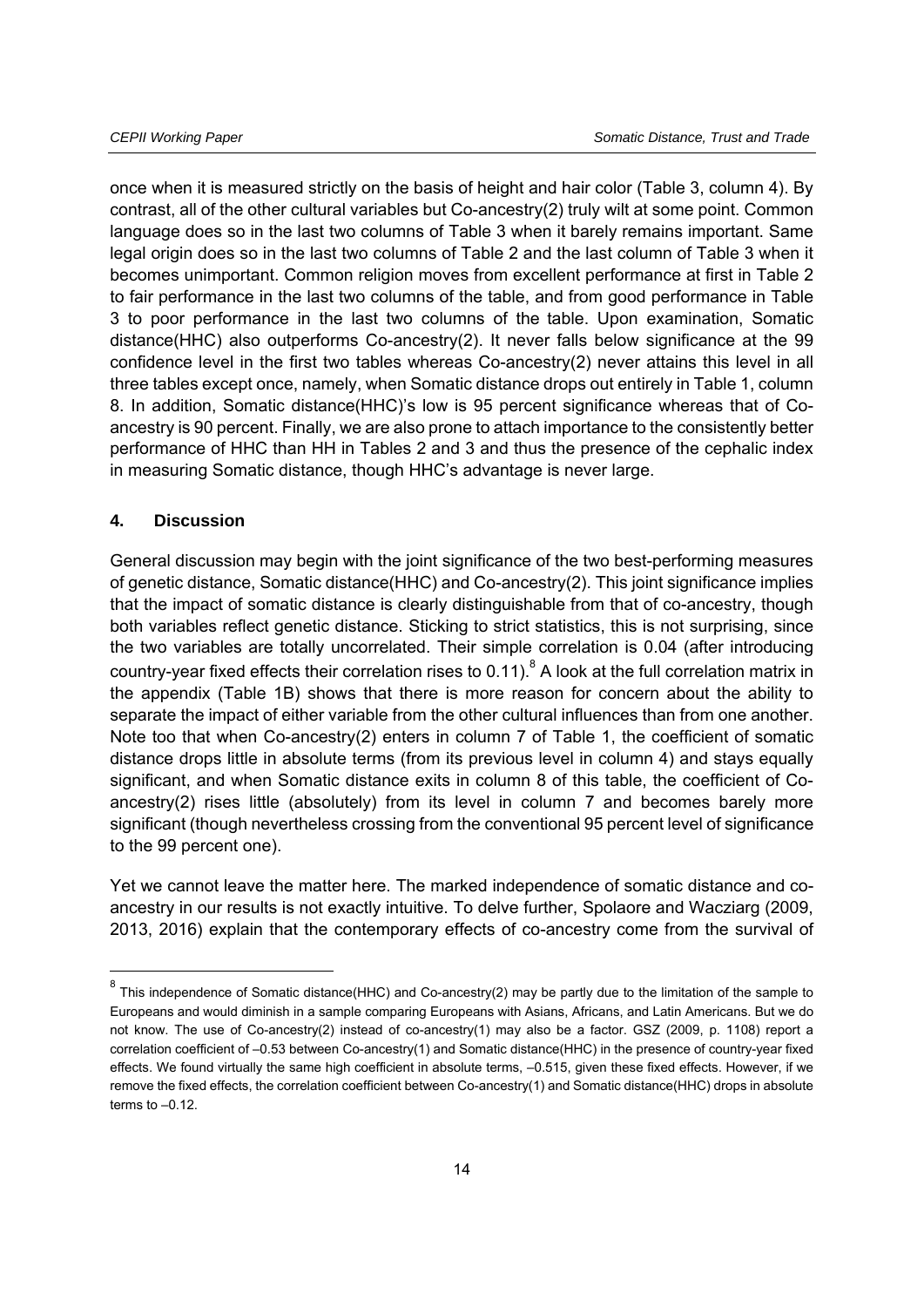common human traits. The less the time since pre-history when two populations divided from their common ancestors, the less time the two have had to deviate from one another genetically: thus, as measured, the higher their co-ancestry. According to the evidence, a higher transmission of genetic traits from generation to generation has numerous current manifestations, extending from output performance to responses on World Value Surveys to questions about personal values and generalized trust. The usual explanation of these (not necessarily evident) linkages from the very distant past traces many of them to the persistence of aspects of family, social and political organization over centuries and millennia, with reference to and support from, major historical effects along the way, for example, on the timing of adoption of agriculture and the speed of transfer of technologies after the industrial revolution. Yet the measures of co-ancestry themselves relate to things like the sharing of blood types and resistance to different viruses that cannot even be detected without sophisticated instruments. They say little or nothing about phenotypes, including hair color, height, and cephalic dimensions. By contrast, somatic distance presents itself to the eye. Its impact is easily associated with such other current social features as homophily and racial discrimination without necessarily invoking the distant past. This then explains why somatic distance could operate largely through different channels than co-ancestry and affect bilateral trade largely independently, just as our statistical results say is the case.

Next, we may turn to the insignificance of Trust(Q) in explaining bilateral trade. On a strictly formal level, there are two possible interpretations. One is that trust has no bearing on bilateral trade*.* The other is that Trust(Q) is a poor estimate of trust in bilateral trade and therefore that trust remains embedded in the other cultural influences (as a group) in the estimates. There is little doubt that the second alternative is to be preferred. It would be unreasonable to deny the importance of trust in trade simply because of poor results in a limited sample of answers to questions about trust (subject to sample variance and demanding respondents to put up no stake whatever) in the teeth of all the previous historical evidence, much of it going back many centuries, to the contrary. Nor can we easily overlook the theoretical and common sense grounds for this historical evidence to the contrary (see Algan and Cahuc 2015 for good discussion and summary). Significantly, though, the answer has a drawback. It forces us to recognize that Somatic distance, however independent it may be of common language, common religion, common law, and co-ancestry in our results, most likely reflects an element of trust. This ambiguity is difficult to remove. However, the same ambiguity is also difficult to remove from the impact of common language, common religion, common law, and coancestry. Yet except for GSZ regarding common religion, $^{9}$  to our knowledge no one pins these other cultural variables' impact exclusively on trust. Is there really any reason to do differently for somatic distance? Related evidence from sociology, labor economics, psychology and game theory,<sup>10</sup> says no. According to this evidence, social preferences, biases and

<sup>9</sup> As mentioned before (note 2), GSZ use common religion as well as somatic distance as instruments for trust. See Fehr (2014, p. 259) for earlier criticism of this use of common religion.

<sup>&</sup>lt;sup>10</sup> We cite psychology and game theory here alongside sociology and labor economics because of evidence from these other fields of study of the presence of differences in altruism and cooperation depending on in-group status (see Fehr 2014). Interestingly too, even under laboratory conditions of contrived trust games, psychologists and game theorists have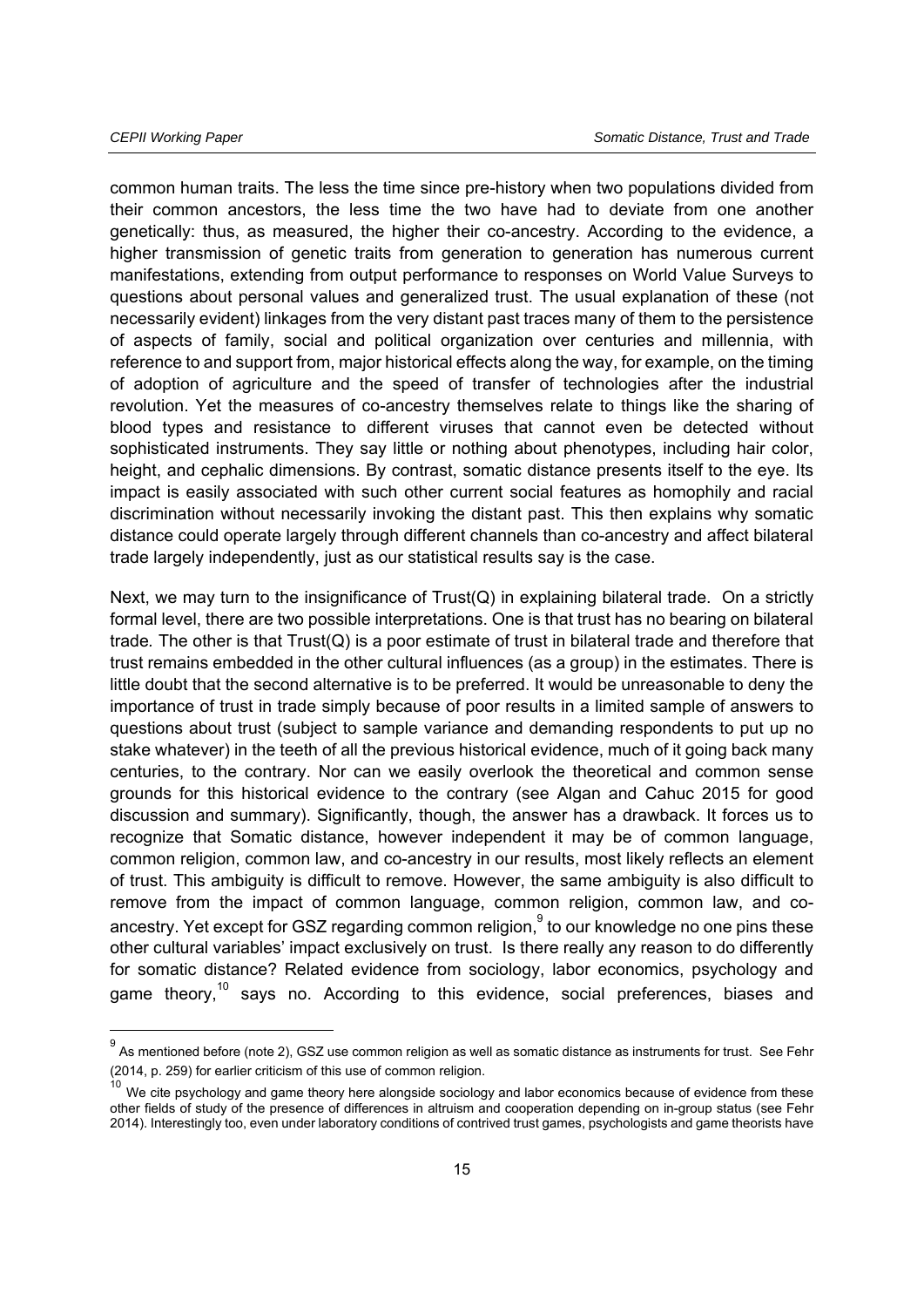discrimination are very likely to underlie people's responses to others' physical appearance independently of any rational calculations of expected returns.

Next, what shall we make of our better results for somatic distance than all the other cultural variables? How much credence can we give to this outcome? Rather little, we think. In this case, the limitation of our sample to the 15 European members of the EEA in 1996 is a big obstacle. The importance of this limitation shows up in numerous ways. One is the impact of substituting population-weighted distance for distance between national capitals. Much previous work shows that once a sufficiently wide world sample of countries serves, it makes no difference in gravity equations whether distances are measured based on capitals, central geographical locations, most populated cities, or otherwise. If population-weighted distances rarely serve in tests of *world* samples, as they seem to do, it is only because researchers know that the added sophistication would be pointless. We have checked this point in our 193 country sample in Melitz and Toubal (2014) by substituting population-weighted distance for distance between most-populated cities, our earlier choice. The differences in the coefficients and standard errors for distance and common borders and all the rest of the variables are hardly worthy of discussion.

As a second indication of the importance of our limited sampling, past work with worldwide samples also tends to yield better results for common language than those here. In a study focusing on the proper measurement of common language, we found, in sharp contrast to the present, that common official languages, common native languages and differences in linguistic roots all emerge as simultaneously important (ibid.). True, somatic distance was absent in this earlier work, but all the other cultural variables besides trust and co-ancestry here present are there too.

Common religion and Same legal origin deserve a separate word too. Right now, the only possible common religions are Catholic and Protestant. In a world sample, there would be room for other important shared religions such as Muslim, Buddhist and Orthodox. The results could be better or worse. Similarly, GSZ's measure of Same legal origin, which distinguishes between French, German, Scandinavian, and English origins, would be difficult, if not impossible, to apply on a global scale. Any global measure of legal systems would need to rest on a different classification, for example, JuriGlobe's between civil law, common law, Muslim law, and mixed systems. Once again, the variable might behave differently. For all these reasons, we must beware of concluding that Somatic distance is the most reliable of the cultural influences.

Still, what about the importance of somatic distance as such? In our view, the variable's behavior in our tests provides powerful evidence in its favor. One might have thought that in a test controlling for the ability to communicate through language (not simply official language), common law, common religion, common linguistic roots, and co-ancestry, the significance of

great difficulty distinguishing effects of trust from ones of risk aversion and philanthropy (or a mix of personal ethic and self-esteem).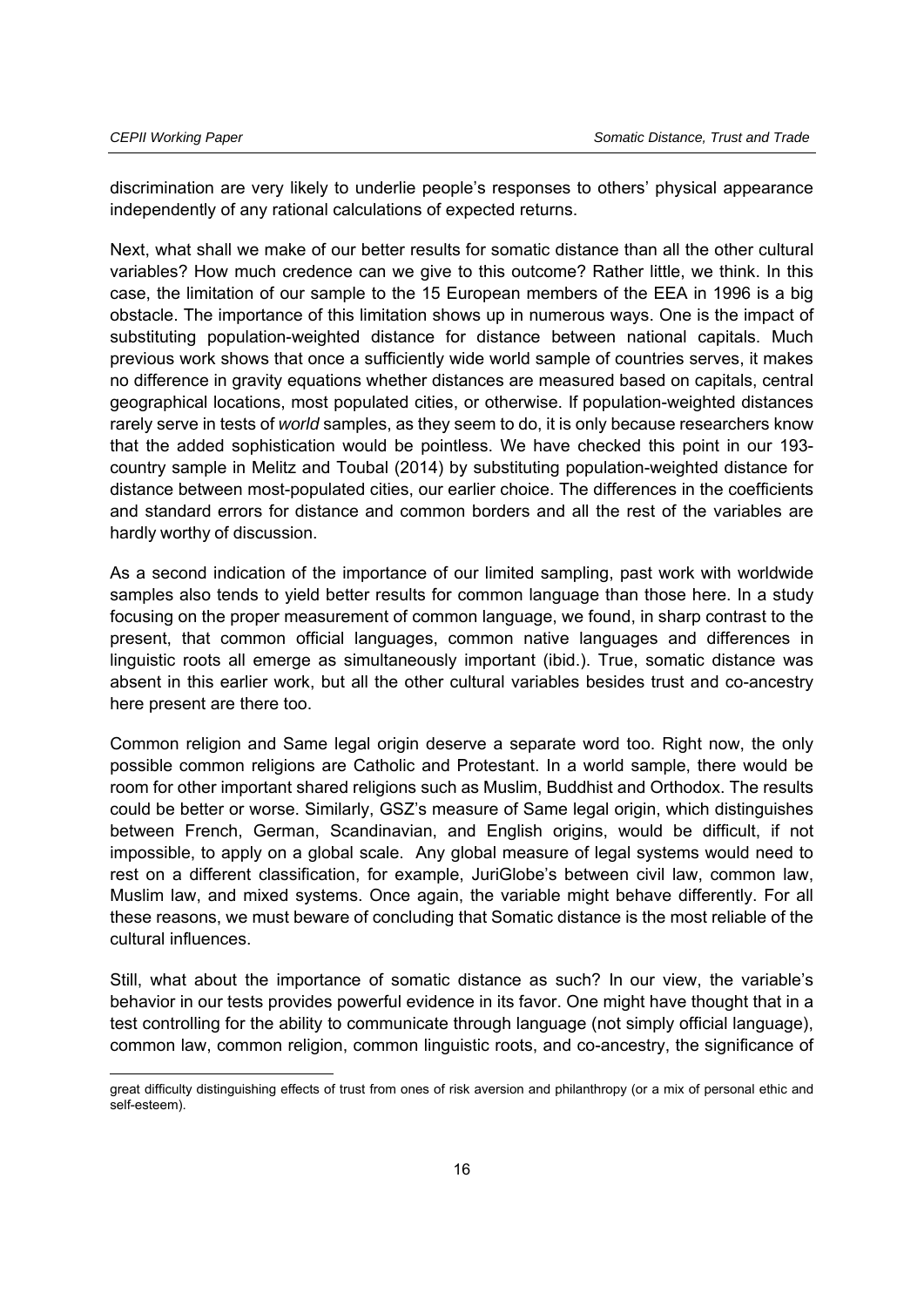the variable could not appear. But the results show otherwise. In the presence of all of these cultural factors, comfort in dealing with others who look more like ourselves carries over to foreign trade. We gave earlier examples of the possible mechanisms through which this may happen. In our European sample, the influence on trade almost surely means more than simply racial discrimination. But in light of the pervasive significance of homophily in social life, this raises no problem.<sup>11</sup>

Independently, it might have seemed that the significance of somatic distance could not appear in our limited sample of 15 European countries because of insufficient variance. However, the results fly in the face of this other prior. In fact, height and hair color alone do almost as well as the variable with a cephalic index too. Furthermore, with or without a cephalic index, Somatic distance outperforms the other cultural variables. Upon separate examination of the issue of variance as such, the three relevant European maps in Biasutti (vol. 2 of the 3d edition, 1959, insets between pages 40-41, 42-43, and 48-49) permit sorting each of the three elements of Somatic distance into three separate groupings, and based on GSZ's method of scoring, the coefficient of variance of Somatic distance is about 0.5 with HHC and .67 with HH alone. Those figures are high enough, it seems, to answer any puzzlement about our ability to discern the impact of the variable. Of course, with wider geographical sampling, there would be still more groupings of each element (that would even be so for all of Europe alone),  $12$  which would mean more scope for Somatic distance to bear its influence and greater ease of detecting its impact. Once again, based on pure statistics, this could work in any direction. But empirically speaking, it would be surprising if effects of differences in physical appearance on trade that appear clearly in European evidence alone (and in the presence of our many controls), were to blur or disappear with added evidence from Africa, the Middle East and Asia. On the contrary, we would expect the importance of the variable to show up better with broader sampling.

There remains the vexing issue of the absence of skin color in the measure of somatic distance. Many people, we included, would expect this element of somatic distance to be, in fact, the most important. Yet there is no available index for it. A repair of this problem would be very welcome. Perhaps internationally comparable measures of skin color could rest on differences in melanin.

<sup>&</sup>lt;sup>11</sup> To elaborate, note, as a beginning, that in the context of the gravity model, the issue of the impact of somatic distance on bilateral trade is one, for example, of the Danes' desired trade with the Greeks *as opposed to the Finns and the Swiss and everybody else*. The issue is one of relative affinity for different groups of people in trade. Therefore, varying degrees of homophily from all sources –from attraction to xenophobia – intervene. Likes enter as well as dislikes. We mentioned social science, but the importance of differences in the physical appearance of the "other" is familiar from travel literature and creative writing about cross-cultural encounters too. Somatic distance adds one more to the many reasons for distinguishing between bilateral and multilateral trade.

<sup>&</sup>lt;sup>12</sup> Biasutti admits more than three possible groupings of height, hair color, and cephalic index, each separately, for Europe as a whole.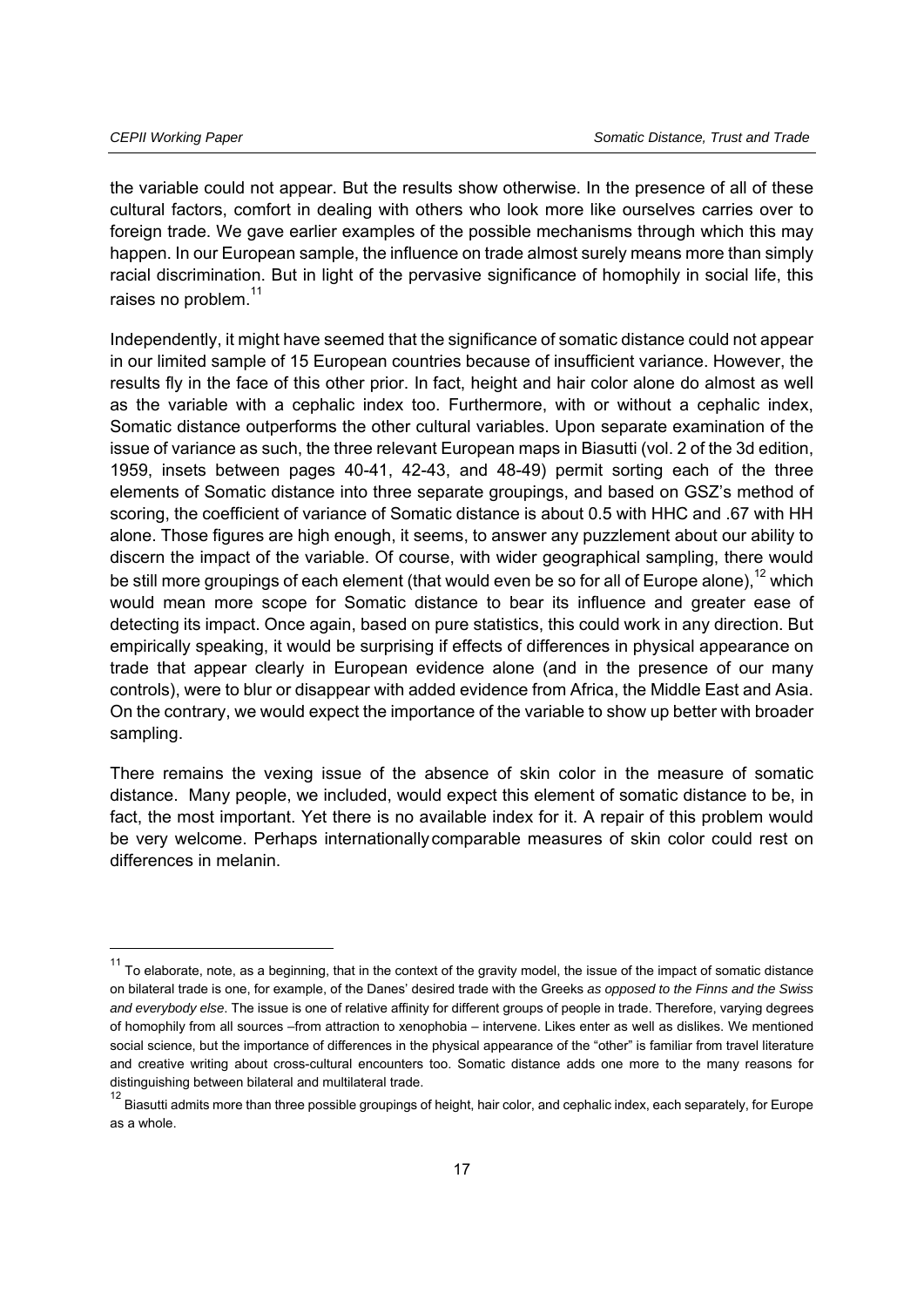#### **References**

- Algan, Yann and Pierre Cahuc (2014). "Trust, growth and well-being: New evidence and policy implications," in Philippe Aghion and Steven Durlauf, eds. *Handbook of Economic Growth*, vol. 2A, Amsterdam and San Diego: Elsevier, North Holland: 49-120.
- Armington, Paul (1969). "A theory of demand for products distinguished by place of production," *International Monetary Fund Staff Papers*, 16: 159-176.
- Arrow, Kenneth (1973). "The theory of discrimination," in Orley Ashenfelter and Albert Rees, eds., *Discrimination in labor markets*, Princeton: Princeton University Press: 3-33.
- Becker, Gary (1957). *The Economics of Discrimination*, Chicago: University of Chicago Press, first edition.
- Bertrand, Marianne and Sendhil Mullainathan (2004). "Are Emily and Greg more employable than Lakisha and Jamal? A field experiment on labor market discrimination," *American Economic Review*, 94(4): 991-1013.
- Biasutti, Renato (1954). *Le Razze e i Popoli Della Terra*, vol. 2, Turin : UTET; 3d. ed. 1959.
- Borowczyk-Martins, Daniel, Jake Bradley, and Linas Tarasonis (2017). "Racial discrimination in the U.S. labor market: Employment and wage differentials by skill," *Labour Economics*, 49:106-127.
- Bove, Vincent and Gunes Gokmen (2018). "Genetic distance, trade, and the diffusion of development," *Journal of Applied Econometrics*, 33: 617-623.
- Cavalli-Forza, Luca, Paolo Menozzi, and Alberto Piazza (1996). *The History and Geography of Human Genes*, Princeton: Princeton University Press.
- Edo, Anthony, Nicolas Jacquemet, and Constantine Yannelis (2017). "Language skills and homophilous hiring discrimination: Evidence from gender and racially differentiated applications," *Review of Economics of the Household*: 1-28.

Ethnologue. https://www.ethnologue.com/

- Fehr, Ernst (2009). "On the economics and biology of trust," *Journal of the European Economic Association,* 7(2-3): 235-266.
- Fearon, James and David Laitin (2003). "Ethnicity, Insurgency, and Civil War," *American Political Science Review,* 97(1): 75-90.
- Fensore, Irene, Stefan Legge, and Lukas Schmid (2017). "Human barriers to international trade," *University of St Gallen Discussion Paper* no. 2017-12.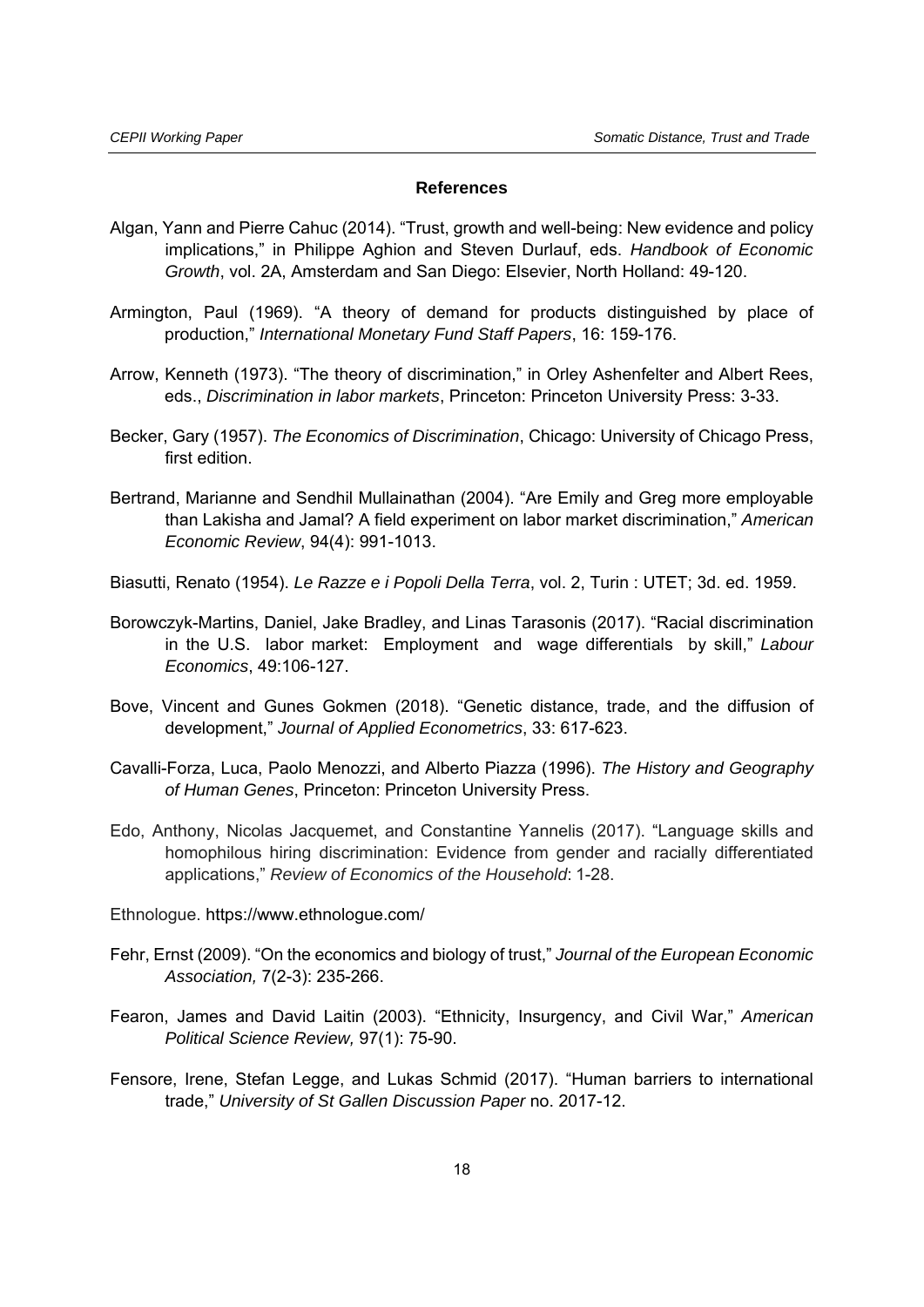- Giuliano, Paola, Antonio Spilimbergo and Giovanni Tonon (2014). "Genetic distance, transportation costs, and trade," *Journal of Economic Geography*, 14: 179-98.
- Guiso, Luigi, Paola Sapienza and Luigi Zingales (2009). "Cultural biases in economic exchange?" *Quarterly Journal of Economics*, 74(3): 1095-1132.
- Guiso, Luigi, Paola Sapienza and Luigi Zingales (2017). "Online appendix for cultural biases in economic exchange?" http://www.kellogg.northwestern.edu/faculty/sapienza/htm/onlineappendix.pdf
- Head, Keith and Thierry Mayer (2002). "Illusory border effects: Distance mismeasurement inflates estimates of home bias in Trade," CEPII *Working Papers* no. 2002-01.
- Lang, Kevin and Jee-Yeon Lehmann (2012). "Racial discrimination in the labor market: Theory and empirics," *Journal of Economic Literature*, 50(4): 959-1006.
- La Porta, Rafael, Florencio López-de-Silanes, Andrei Schleifer and Robert Vishny (1998). "Law and finance," *Journal of Political Economy*, 106(6): 1113-1155.
- McPherson, Miller, Lynn Smith-Lovin, and James Cook (2001). "Birds of a feather: Homophily in social networks,"*Annual Review of Sociology*, 27: 415-444
- Melitz, Jacques and Farid Toubal (2014). "Native language, spoken language, translation and trade,"*Journal of International Economics*, 93(2): 351-363.
- Özden, Çağlar, Christopher R. Parsons, Maurice Schiff and Terrie L. Walmsley (2011). "Where on earth is everybody?" *World Bank Economic* Review, 25(1): 12-56.
- Phelps, Edmund (1972). "The statistical theory of racism and sexism," *American Economic Review*, 62(4): 659-61.
- Pemberton, Trevor, Michael DeGiorgio, and Noah Rosenberg (2013). "Population structure in a comprehensive genomic data set on human microsatellite variation," *G3- Genes/Genomes/Genetics*, 3: 903-19.
- Rose, Andrew (2000). "One market one money: The effect of common currencies on international trade," Economic Policy, 15: 7-33.
- Spolaore, Enrico and Romain Wacziarg (2009). "The diffusion of development," Quarterly Journal of Economics, 124(2): 469-529.
- Spolaore, Enrico and Romain Wacziarg (2013). "How deep are the roots of economic development?" Journal of Economic Literature, 51(2): 325-69.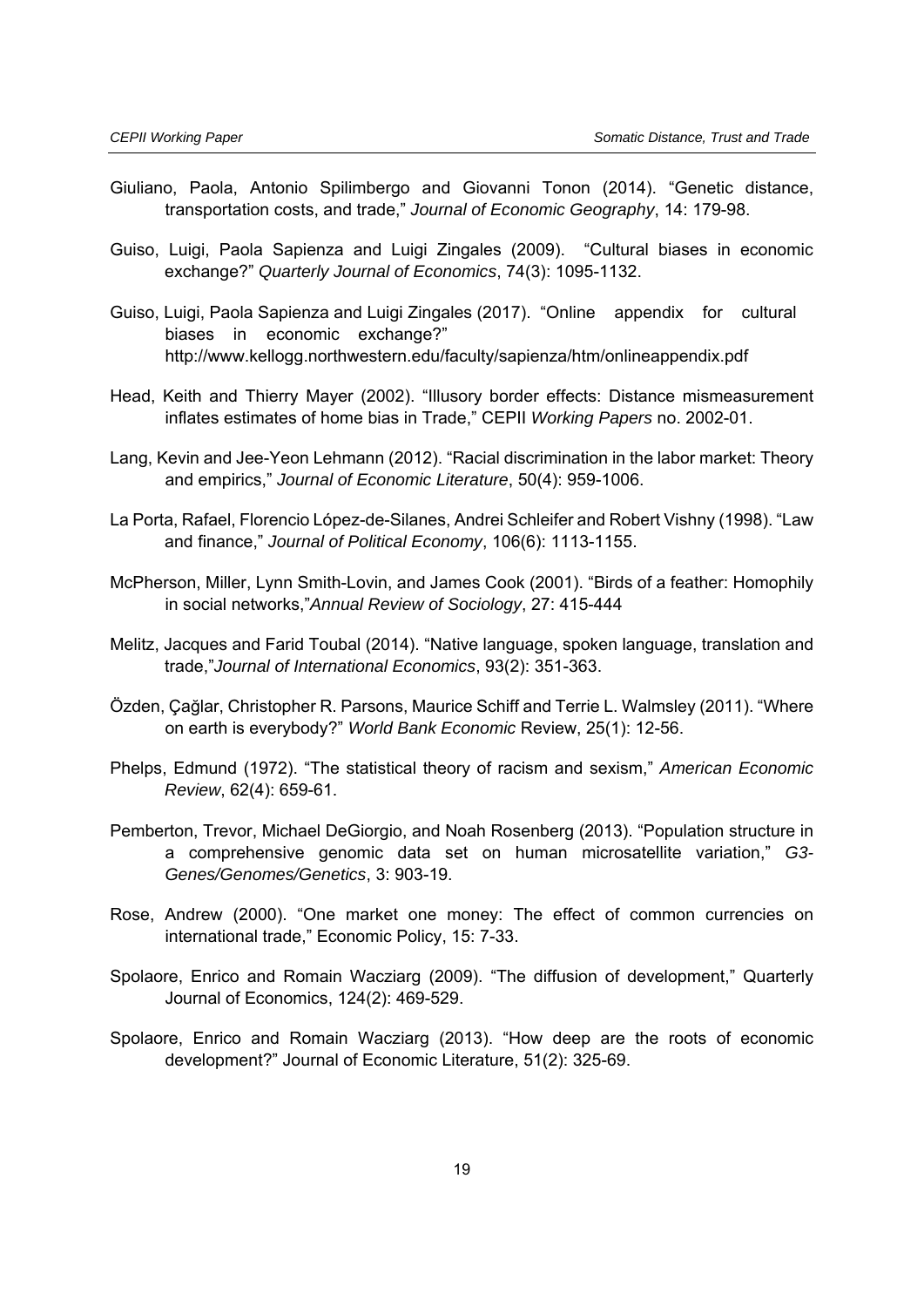- Spolaore, Enrico and Romain Wacziarg (2016). "Ancestry, language and culture," in Victor Ginsburgh and Shlomo Weber, eds., The Palgrave Handbook of Economics and Language, London: Palgrave, chapter 7.
- Spolaore, Enrico and Romain Wacziarg (2018). "Ancestry and development: New Evidence," Tufts University Working Paper, March, to appear in Journal of Applied Econometrics, June, https://doi.org/10.1002/jae.2633.
- Spring, Eva, and Volker Grossmann (2016). "Does bilateral trust across countries really affect international trade and factor mobility?" Empirical Economics, 50(1): 103-136.
- Yu, Shu, Sjoerd Beugelsdijk, and Jakob de Haan (2015). "Trade, trust and the rule of law," European Journal of Political Economy, 37: 102-115.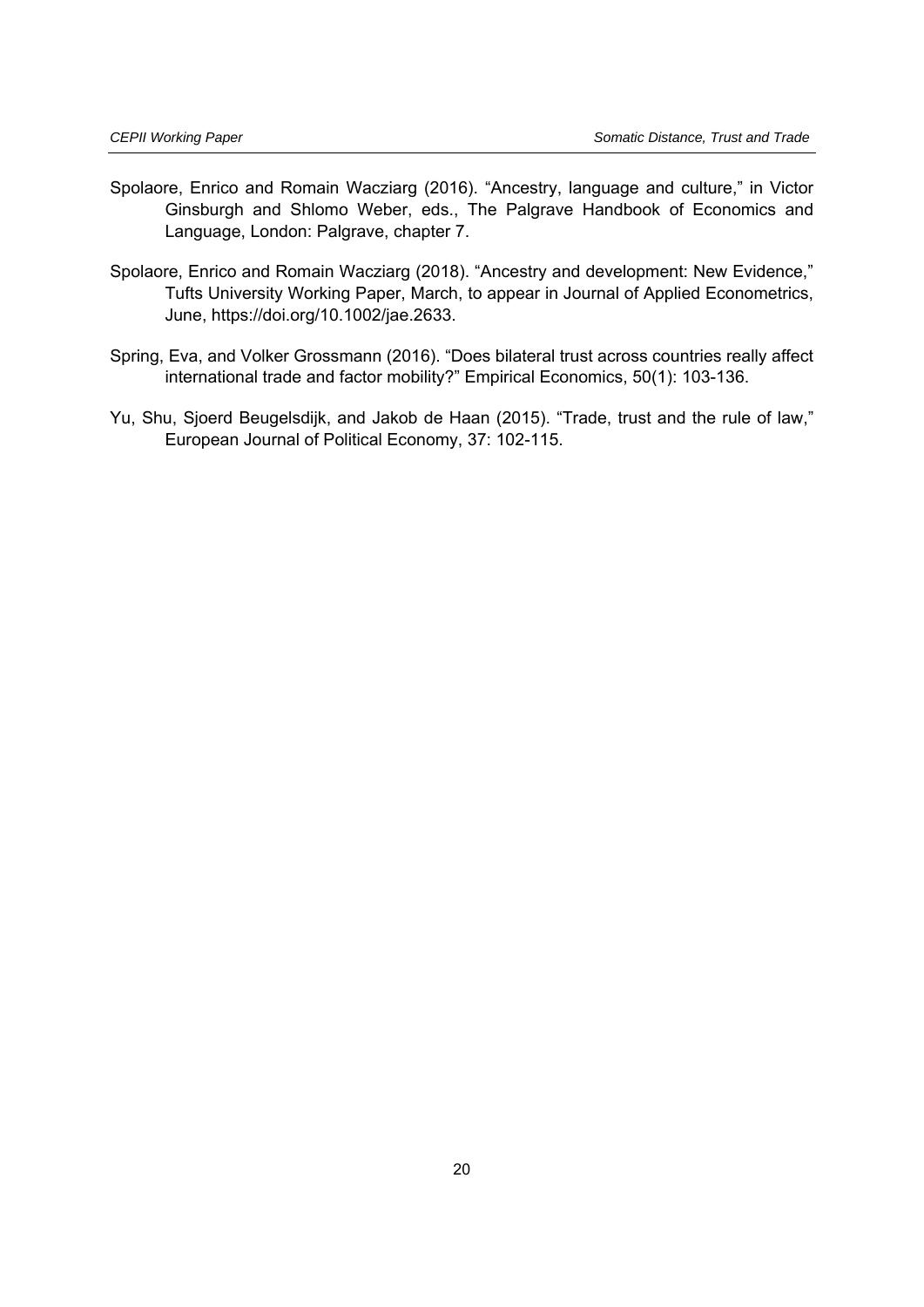## **Appendix A**

| Variable                 | Mean  | <b>SD</b> | Min   | Max   |
|--------------------------|-------|-----------|-------|-------|
| <b>Bilateral Trade</b>   | 21.25 | 1.73      | 15.45 | 24.79 |
| Somatic distance(HHC)    | 2.46  | 1.22      | 0.00  | 5.00  |
| Somatic distance(HH)     | 1.64  | 1.11      | 0.00  | 4.00  |
| Co-ancestry (1)          | 0.21  | 0.20      | 0.00  | 1.00  |
| Co-ancestry (2)          | 0.26  | 0.28      | 0.00  | 1.00  |
| Trust(Q)                 | 2.73  | 0.29      | 2.01  | 3.65  |
| Distance (log)           | 6.92  | 0.71      | 5.16  | 8.12  |
| Common border            | 0.18  | 0.39      | 0.00  | 1.00  |
| Common native language   | 0.03  | 0.12      | 0.00  | 0.85  |
| Common official language | 0.06  | 0.23      | 0.00  | 1.00  |
| Linguistic common roots  | 0.37  | 0.18      | 0.00  | 1.00  |
| Same legal origin        | 0.35  | 0.48      | 0.00  | 1.00  |
| Common religion          | 0.30  | 0.26      | 0.00  | 0.87  |
| Immigration (log)        | 9.14  | 2.07      | 3.74  | 13.38 |

### **Table 1A. Summary Statistics**